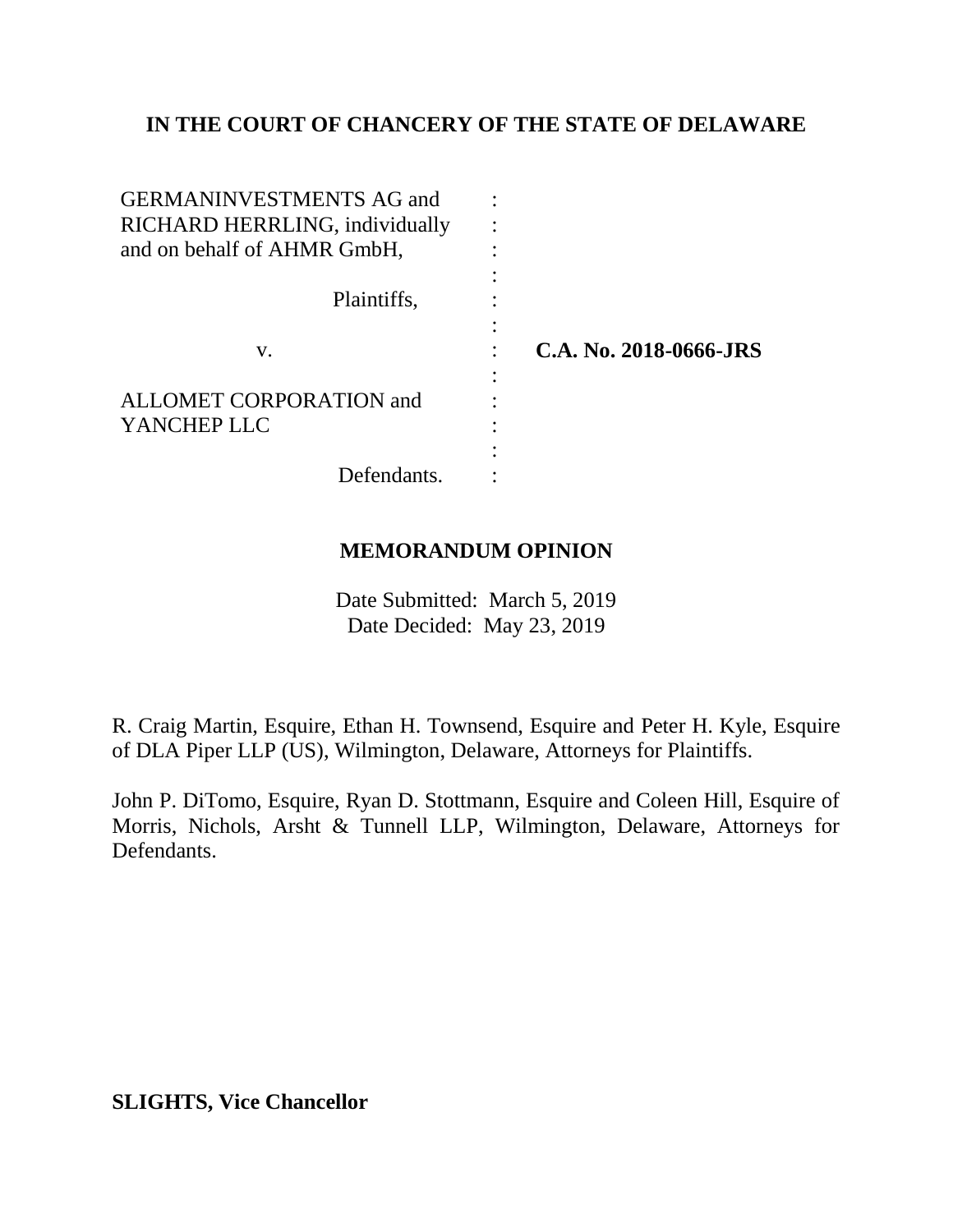Judges quickly learn to take certain things lawyers say with a grain of salt. "Just one more question" typically means the lawyer will ask at least three or four more. "I will be brief" typically means at least another ten minutes. And, "this is a simple case" often means the case is anything but simple. Here, the parties on both sides of the "v" maintain that the issues presented in the motion to dismiss before the Court are not just simple; they are "*exceedingly* simple."<sup>1</sup> This, of course, begs the question: if the issues are so simple, then why are the parties litigating them? I digress . . . .

The motion to dismiss invokes Court of Chancery Rule 12(b)(3) and asks the Court to declare that Delaware is an improper venue for resolution of this dispute based on a forum selection clause within a Restructuring and Loan Agreement ("R&L Agreement") that purportedly designates Vienna, Austria as the exclusive forum. The gravamen of the complaint is that certain parties to this litigation contemplated the formation of a joint venture and that, in the midst of their negotiations, Plaintiffs caused loans to be extended to one of the Defendants under the R&L Agreement that remain unpaid and outstanding. Plaintiffs seek specific performance of various aspects of the R&L Agreement so that they can realize at

<sup>1</sup> Pls.' Answering Br. in Opp'n to Defs. Allomet Corp. and Yanchep, LLC's Mot. to Dismiss ("PAB") at 1 (emphasis supplied); Defs. Allomet Corp. and Yanchep LLC's Reply Br. in Supp. of Their Mot. to Dismiss at 1 (emphasis supplied).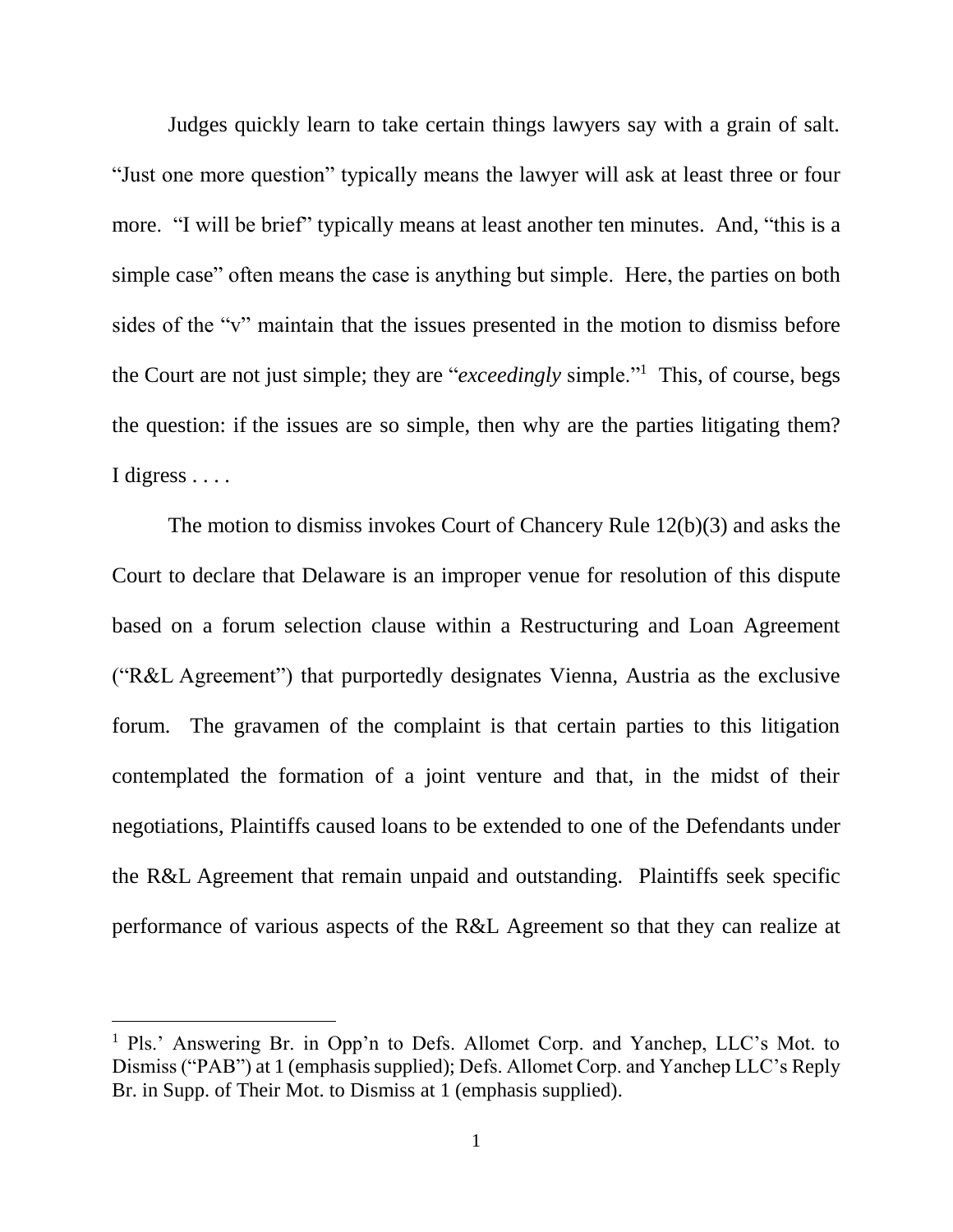least some benefits of their bargain. That contract is governed by Austrian law. Nevertheless, as to the portion of their specific performance claim that would have the Court compel Defendants to issue stock to Plaintiffs as contemplated by the contract, Plaintiffs invoke 8 *Del. C*. Section 168(a) ("Section 168(a)") as the basis upon which the Court can and should direct the stock issuance to occur.<sup>2</sup>

Not surprisingly, the parties have presented differing interpretations of how Austrian law supports their respective positions regarding the meaning and scope of the R&L Agreement's forum selection clause. These disagreements relate to basic questions, including: (i) is the clause at issue actually a forum selection clause and, if so, is it mandatory; (ii) can the clause be enforced against a party who has not agreed to be bound by the specific regulations that Defendants argue would render the clause mandatory and enforceable; and (iii) can claims brought under Section 168(a) be subject to an Austrian forum selection clause?

After carefully reviewing the applicable law, with due respect to counsel, I cannot agree the issues presented are "simple" in any degree of that term. Nevertheless, after carefully reviewing the applicable Austrian law, I am satisfied

<sup>2</sup> *See* 8 *Del. C.* § 168(a) ("If a corporation refuses to issue new uncertificated shares or a new certificate of stock in place of a certificate theretofore issued by it, or by any corporation of which it is the lawful successor, alleged to have been lost, stolen or destroyed, the owner of the lost, stolen or destroyed certificate or such owner's legal representatives may apply to the Court of Chancery for an order requiring the corporation to show cause why it should not issue new uncertificated shares or a new certificate of stock in place of the certificate so lost, stolen or destroyed.").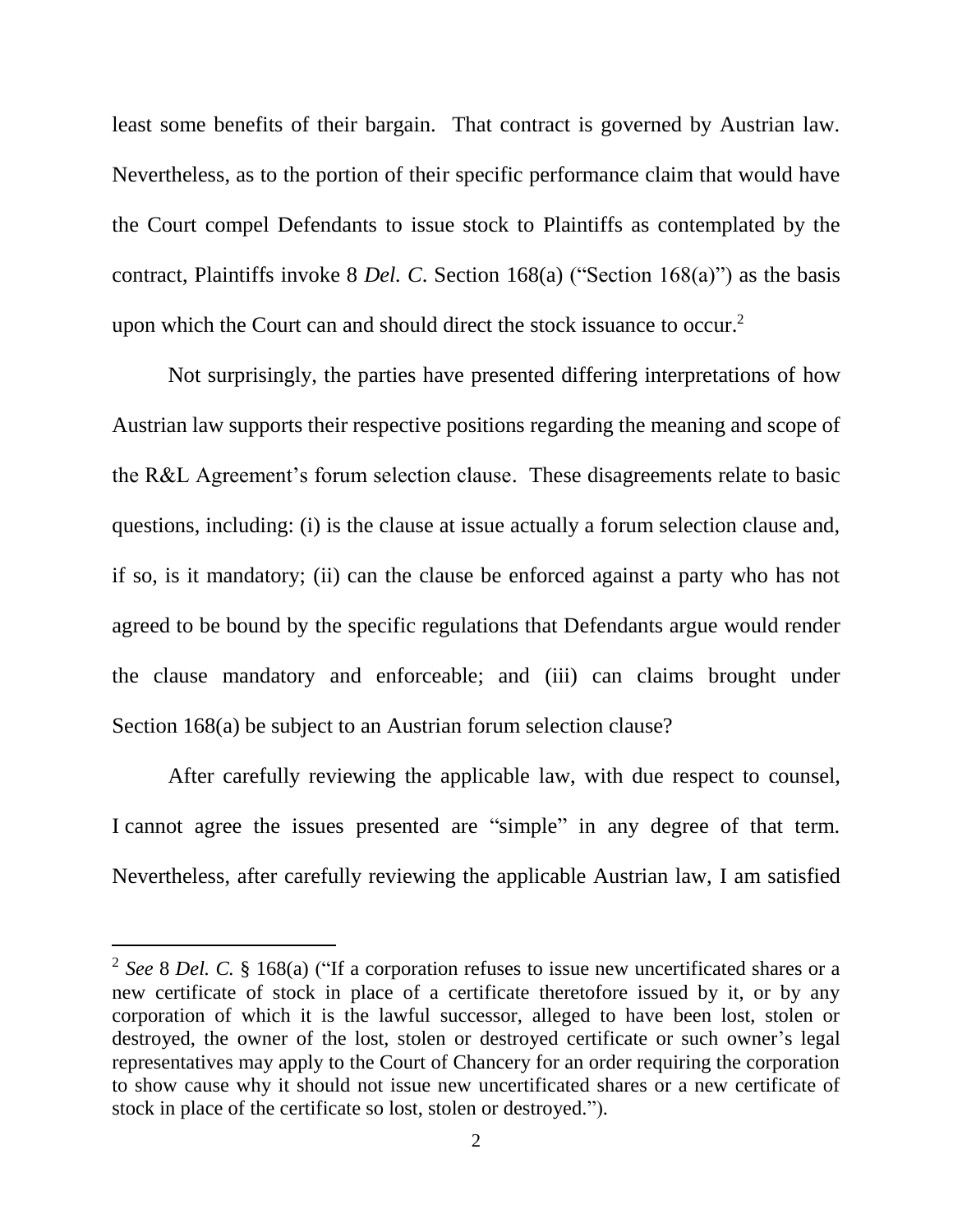the only fair reading of that law is that the forum selection clause is mandatory and enforceable. Accordingly, there is no basis to require Defendants to answer Plaintiffs' claims in Delaware. The motion to dismiss, therefore, must be granted. For reasons explained below, however, the dismissal will be without prejudice.

#### **I. FACTUAL BACKGROUND**

I draw the facts from the allegations in the Complaint, documents incorporated by reference or integral to the Complaint and additional materials submitted by the parties in connection with Defendants' motion to dismiss.<sup>3</sup> For purposes of this motion to dismiss, I accept as true the Complaint's well-pled factual allegations and draw all reasonable inferences in Plaintiffs' favor.<sup>4</sup>

## **A. The Parties and Relevant Non-Parties**

Plaintiff, Germaninvestments Aktiengesellschaft (AG) ("Germaninvestments"), is a Swiss holding company formed to manage assets for the Herrling family.<sup>5</sup> Its equity is divided among the family members as follows: Richard Herrling holds 34%; Anja Herrling holds 17%; Philip Herrling holds 24.5%;

<sup>3</sup> *Troy Corp. v. Schoon*, 2007 WL 949441, at \*2 (Del. Ch. Mar. 26, 2007) (holding that, under Rule  $12(b)(3)$ , "the court is not shackled to the plaintiff's complaint and is permitted to consider extrinsic evidence from the outset.") (internal quotation omitted).

<sup>4</sup> *In re Gen. Motors (Hughes) S'holder Litig.*, 897 A.2d 162, 169 (Del. 2006).

<sup>&</sup>lt;sup>5</sup> Verified Complaint ("Compl.")  $\P$  4.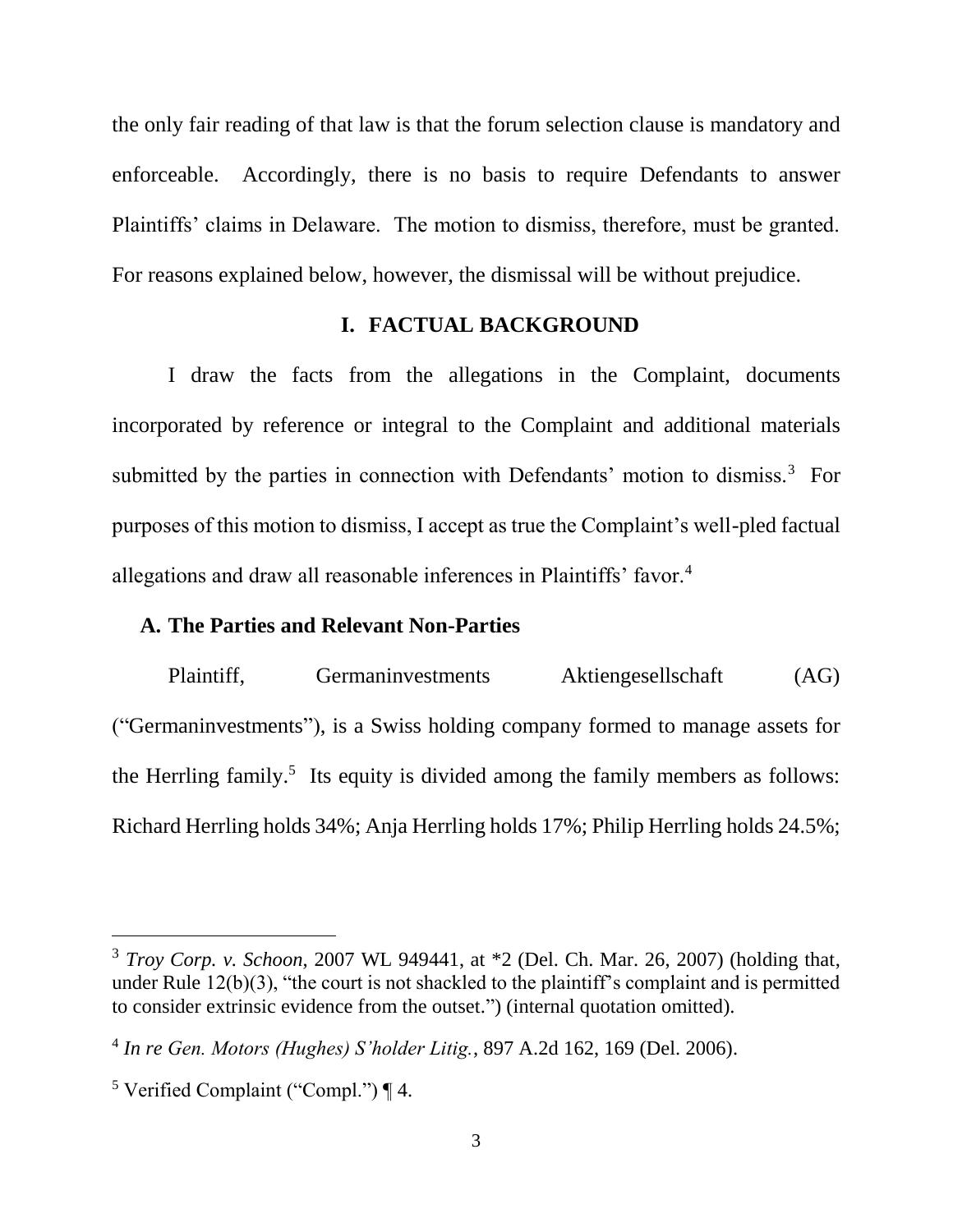and Johannes Herrling holds 24.5%. <sup>6</sup> Plaintiff, Richard Herrling ("Herrling"), is a German citizen who resides in Switzerland.<sup>7</sup>

Defendant, Allomet Corporation ("Allomet"), is a Delaware corporation founded in 1998. It manufactures high-performance, tough-coated metal powders using a proprietary technology for coating industrial products.<sup>8</sup>

Non-party, Fobio Enterprises, Ltd. ("Fobio"), a Hong Kong limited company, is the majority owner of Allomet,<sup>9</sup> initially owning 52,249 of its 54,132 outstanding shares of common stock and all of its 1,304 shares of preferred stock.<sup>10</sup> In April 2016, Fobio acquired the remaining 1,883 shares of Allomet's common stock, previously held by the Estate of Richard E. Toth.<sup>11</sup>

Defendant, Yanchep LLC ("Yanchep"), is a Delaware limited liability company with a single member, Mirta Hereth. Its only assets are the two parcels of

6 *Id.*

 $\overline{a}$ 

<sup>8</sup> Compl. ¶¶ 6, 12.

 $7$  Compl.  $\P$  5.

 $9$  Compl.  $\P\P$  9–10, 41, 50.

<sup>&</sup>lt;sup>10</sup> Compl.  $\P$  41.

<sup>&</sup>lt;sup>11</sup> Compl.  $\P$  50, 52. The R&L Agreement states that the Toth shares were "acquired by [Dr. Hannjörg Hereth] or Fobio pursuant to a purchase contract dated 12 April 2016–– payment of USD 250,000 still outstanding[.]" Compl. Ex. B ("Ex. B") ¶ 4.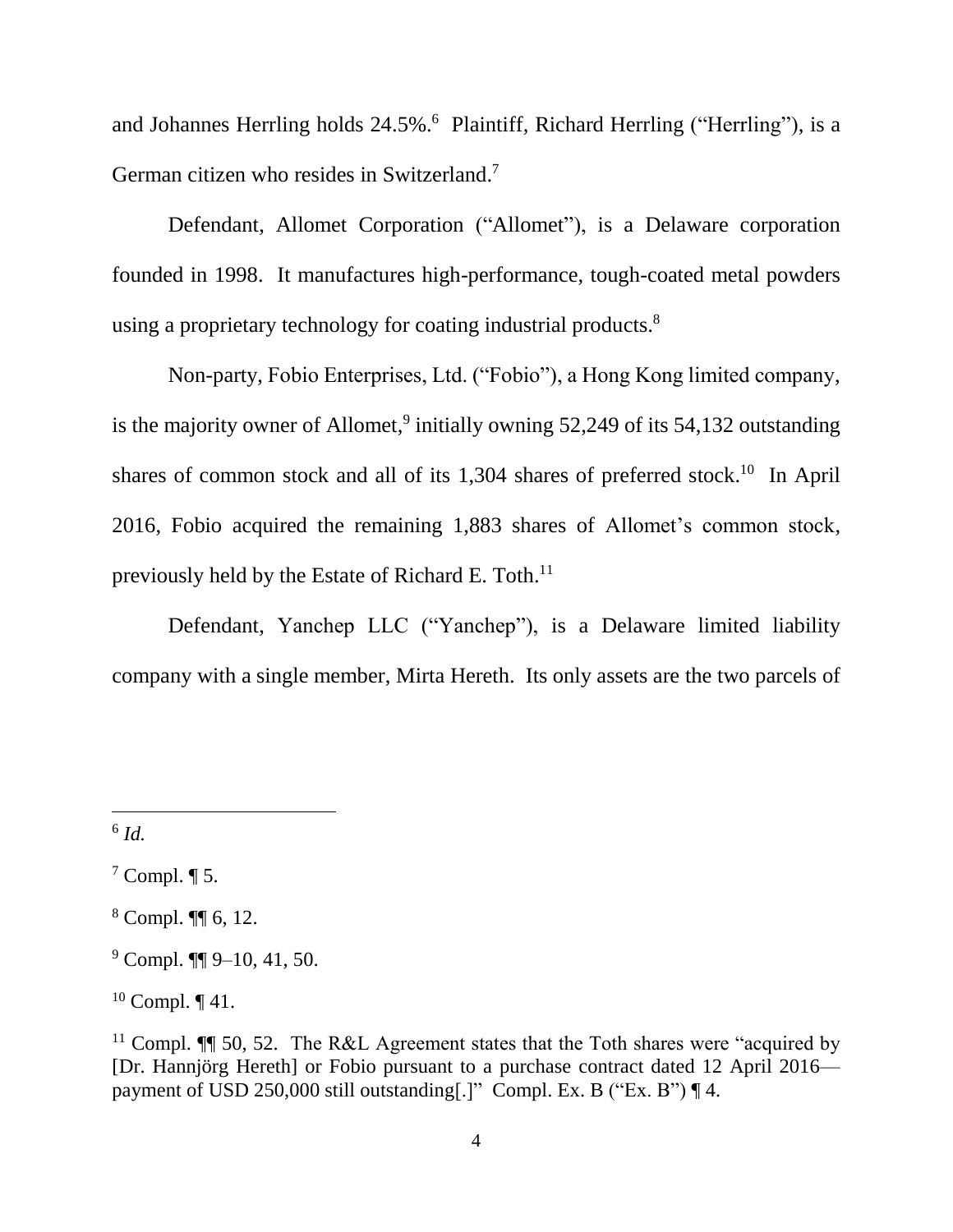real property in North Huntingdon where the Allomet headquarters are situated and a lease, dated November 8, 2011, between Yanchep and Allomet.<sup>12</sup>

Non-party, AHMR GmbH ("AHMR"), an Austrian limited company, was formed solely for the purpose of holding all of the equity interest in Allomet and Yanchep, Allomet's intellectual property and Yanchep's assets.<sup>13</sup> Non-party, Dr. Hannjörg Hereth ("Hereth"), a citizen of Switzerland, owns 100% of Fobio through various entities.<sup>14</sup> Hereth is also a director and the Chairman of the Board of Directors of Allomet.<sup>15</sup>

# **B. Parties Negotiate A Potential Joint Venture To Keep Allomet Afloat**

Allomet struggled with declining performance as early as 2002. By the end of 2017, Allomet amassed net operating loss carryforwards of \$25 million and \$42.5 million in debt owed to its controller, Fobio. 16

In mid-2016, Tanja Hausfelder, an insurance professional who apparently knew or worked with both Herrling and Hereth, advised Herrling that Hereth was

l

<sup>15</sup> Compl. ¶¶ 10, 13–14.

<sup>12</sup> Compl. ¶¶ 7, 45; Compl. Exs. A, D.

 $13$  Compl.  $\P$  8.

 $14$  Compl.  $\P$  10.

 $16$  Compl. | 16.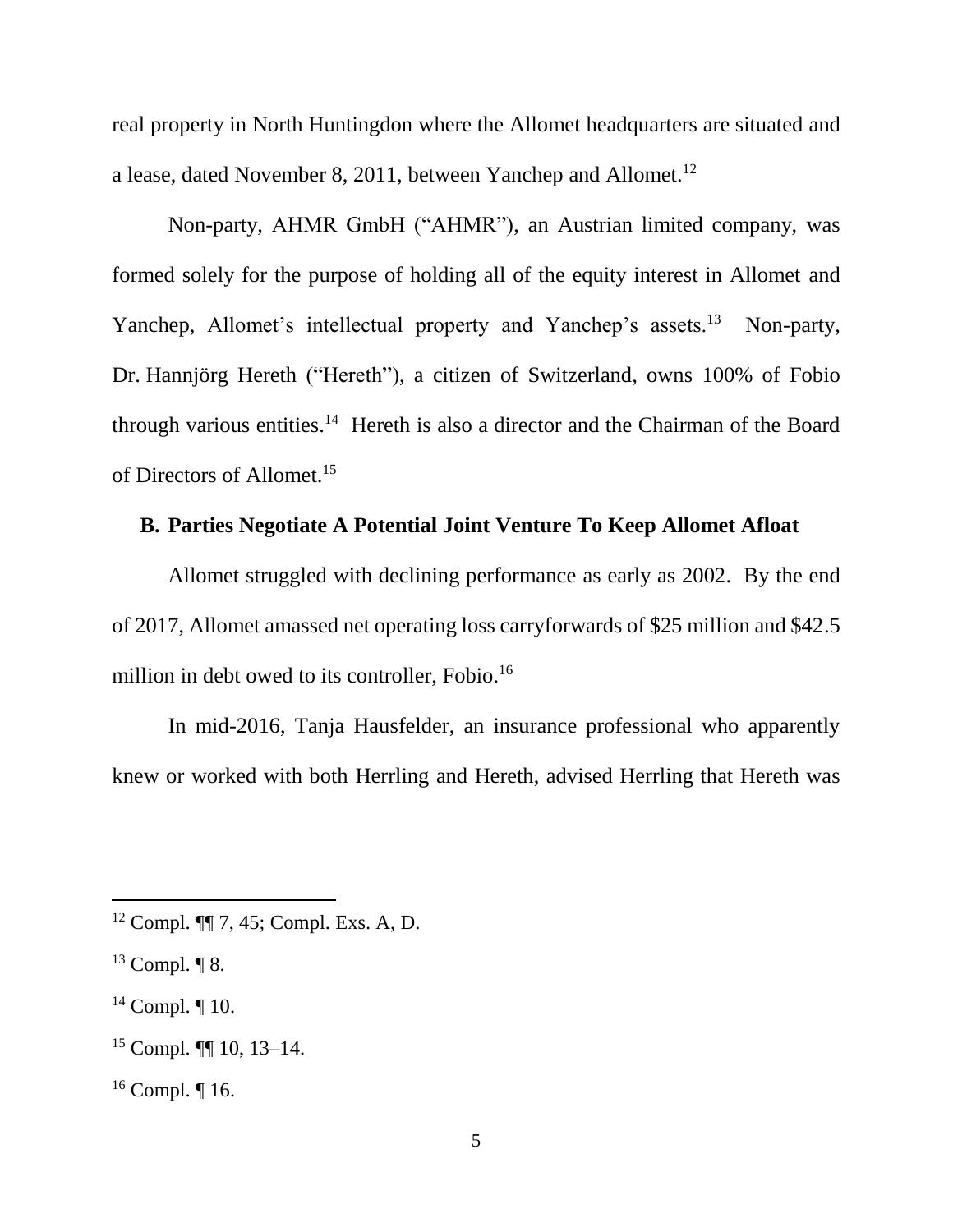looking for a joint venture partner to join Allomet.<sup>17</sup> On October 5 and 6, 2016, Herrling and Hereth met in Switzerland, where Hereth confirmed he was interested in forming a joint venture for the purpose of raising capital for the struggling Allomet.<sup>18</sup>

After their meeting in Switzerland, Herrling and Hereth discussed a general structure for their joint venture.<sup>19</sup> Specifically, the plan contemplated the formation of an Austrian holding company that would own (i) Allomet's intellectual property rights, (ii) the outstanding stock and membership interests in Allomet and Yanchep and (iii) all of Yanchep's buildings, land and rights.<sup>20</sup> Because Fobio had been the principal source of financing for Allomet since its founding,<sup>21</sup> the parties discussed whether it would be appropriate to assign or otherwise transfer Fobio's claims against Allomet to the joint venture.<sup>22</sup>

As the parties negotiated the joint venture, it was clear that Allomet required additional funding to continue its operations. Accordingly, beginning January 31,

<sup>17</sup> Compl. ¶ 17.

<sup>18</sup> Compl. ¶ 18.

 $19$  Compl. **[1]** 19–21.

<sup>20</sup> Compl. ¶¶ 19–20.

<sup>21</sup> Compl. ¶ 29. Fobio had extended a total of \$42,525,475.25 in loans to Allomet. *Id.* <sup>22</sup> Compl.  $\P$  20; Ex. B  $\P$  4.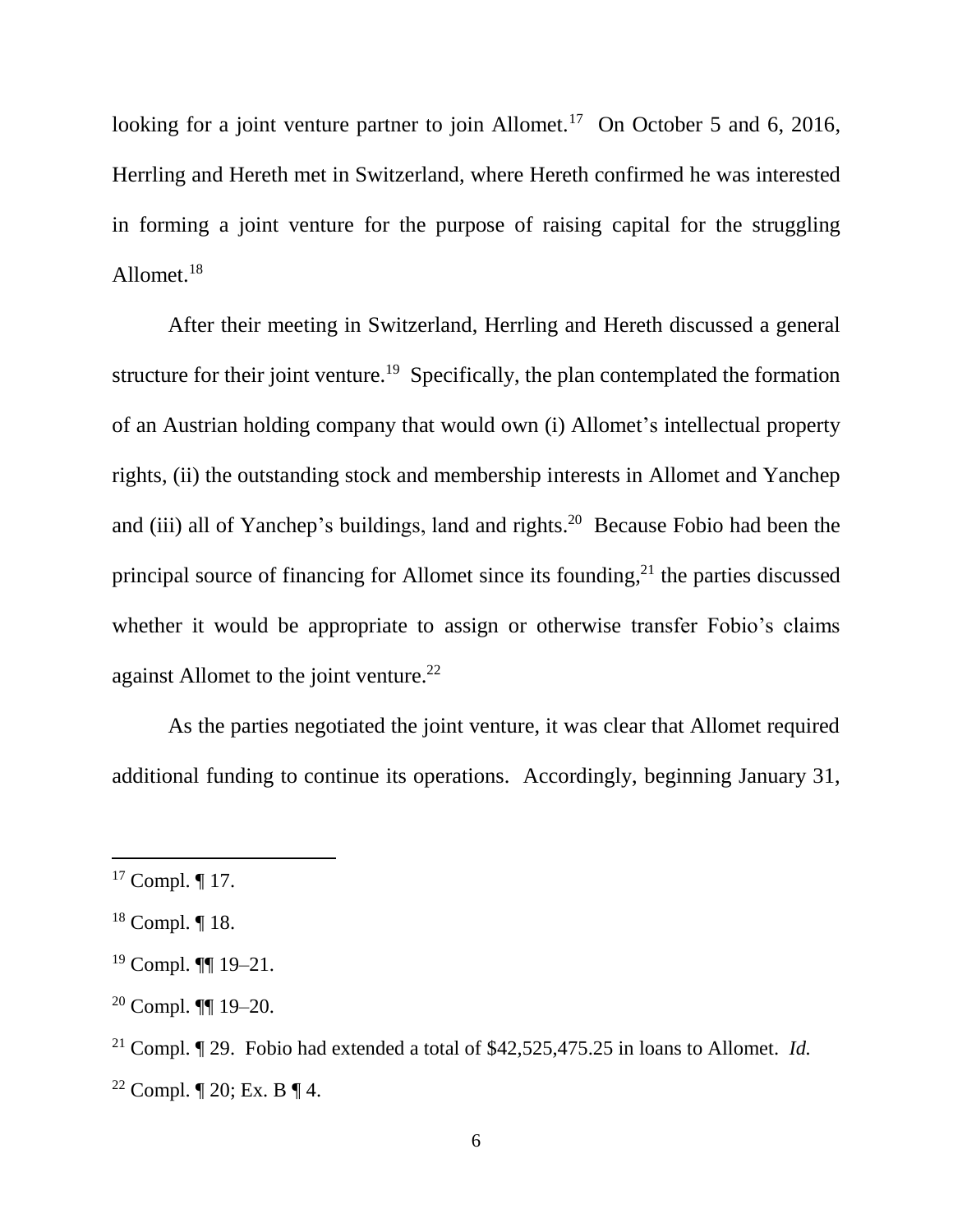2017, Herrling extended a series of loans to Allomet to keep it afloat.<sup>23</sup> Herrling initially loaned  $$500,000.<sup>24</sup>$  On March 3, 2017, Herrling loaned  $$150,000.<sup>25</sup>$  And, on May 10, 2017, Herrling loaned another \$200,000.<sup>26</sup>

## **C. The Parties Enter the R&L Agreement**

On May 29, 2017, a draft of what was to become the R&L Agreement was circulated amongst the various parties.<sup>27</sup> The express purpose of the R&L Agreement was "to regulate the funding of the Allomet Corporation until the establishment, under Austrian law, of a holding company in which [Herrling] and [Hereth] shall acquire a 50% stake and which shall later hold all of the shares (100%) of the Allomet Corporation."<sup>28</sup> The R&L Agreement memorialized the terms of the loans Herrling had extended to Allomet, the potential framework for continued discussions concerning a potential Austrian-based joint venture and the funding each party was expected to contribute to the joint venture.<sup>29</sup> It also detailed a loan

<sup>24</sup> *Id.*

 $\overline{a}$ 

<sup>25</sup> *Id.*

<sup>23</sup> Compl. ¶ 21.

<sup>26</sup> *Id.*

<sup>27</sup> Compl. ¶ 22; *see* Ex. B.

<sup>28</sup> Compl. ¶¶ 22–23.

<sup>&</sup>lt;sup>29</sup> Ex. B at 2, Pmbl.,  $\P\P$  1, 4.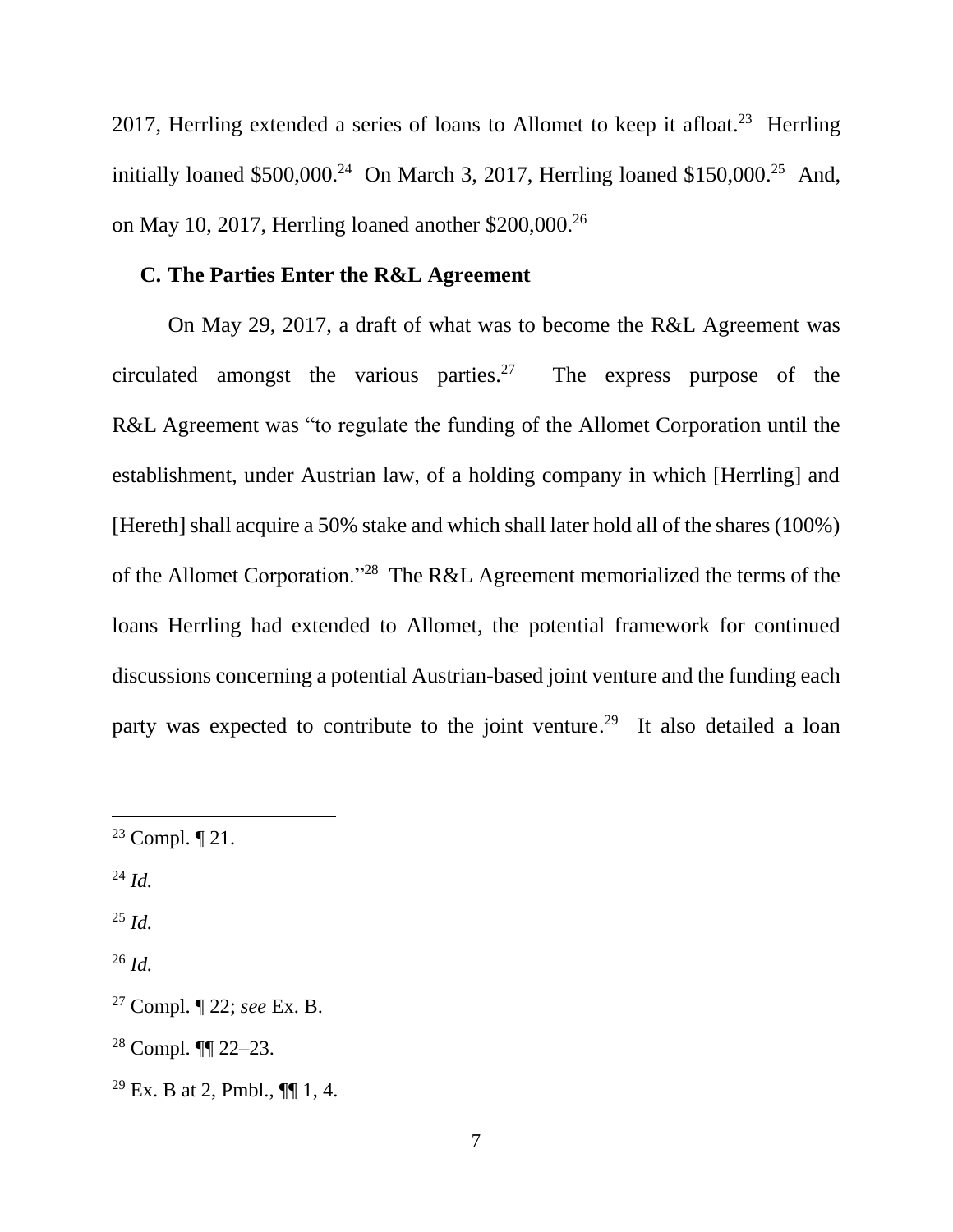schedule reflecting that Herrling would make loans to the entity in four tranches totaling  $$950,000.<sup>30</sup>$  The loans would accrue interest at 5.5% interest per annum without pre-payment penalties or amortization.<sup>31</sup>

Especially relevant here, the R&L Agreement states: "The agreement is subject to Austrian law. The place of jurisdiction is Vienna."<sup>32</sup>

## **D. Formation of AHMR**

The parties formed the Austrian holding company contemplated by the R&L Agreement, AHMR, on July 3, 2017. 33 AHMR was registered with the commercial

Ex. B at 2, Pmbl.

 $30$  Ex. B | 1.

l

 $32$  Ex. B ¶ 9.

<sup>33</sup> Compl. ¶ 31.

As the holding company has yet to be established, the initial payment shall be made by [Herrling], representatively, in the form of a loan to the Allomet Corporation. [Herrling] shall contribute a sum of EUR 10 million plus USD 250,000—Toth—over a period of 5 years. The payments shall be made in consultation with [Hereth], according to Allomet's liquidity requirements and based on an evaluation of the market need.

 $31$  Ex. B  $\P$   $\P$  3, 5. The loans were extended "until" July 31, 2017, with a one-time option of a 6-month extension "agreed mutually between [Hereth] and [Herrling]." Ex. B ¶ 4. During that time, "unless the parties decide[d] otherwise, an Austrian holding company [was] to be established in which the following assets of Allomet and Yanchep shall be incorporated:" (1) Allomet's outstanding stock; (2) all of Allomet's IP rights registered as of July 31, 2017; and (3) Yanchep's real property owned as of July 31, 2017." *Id.* The R&L Agreement recognized that "[i]f the aforementioned steps have not been implemented by 31/07/2017, the loan shall become due for repayment immediately or the one-time extension may be agreed mutually between [Hereth] and [Herrling]." *Id.*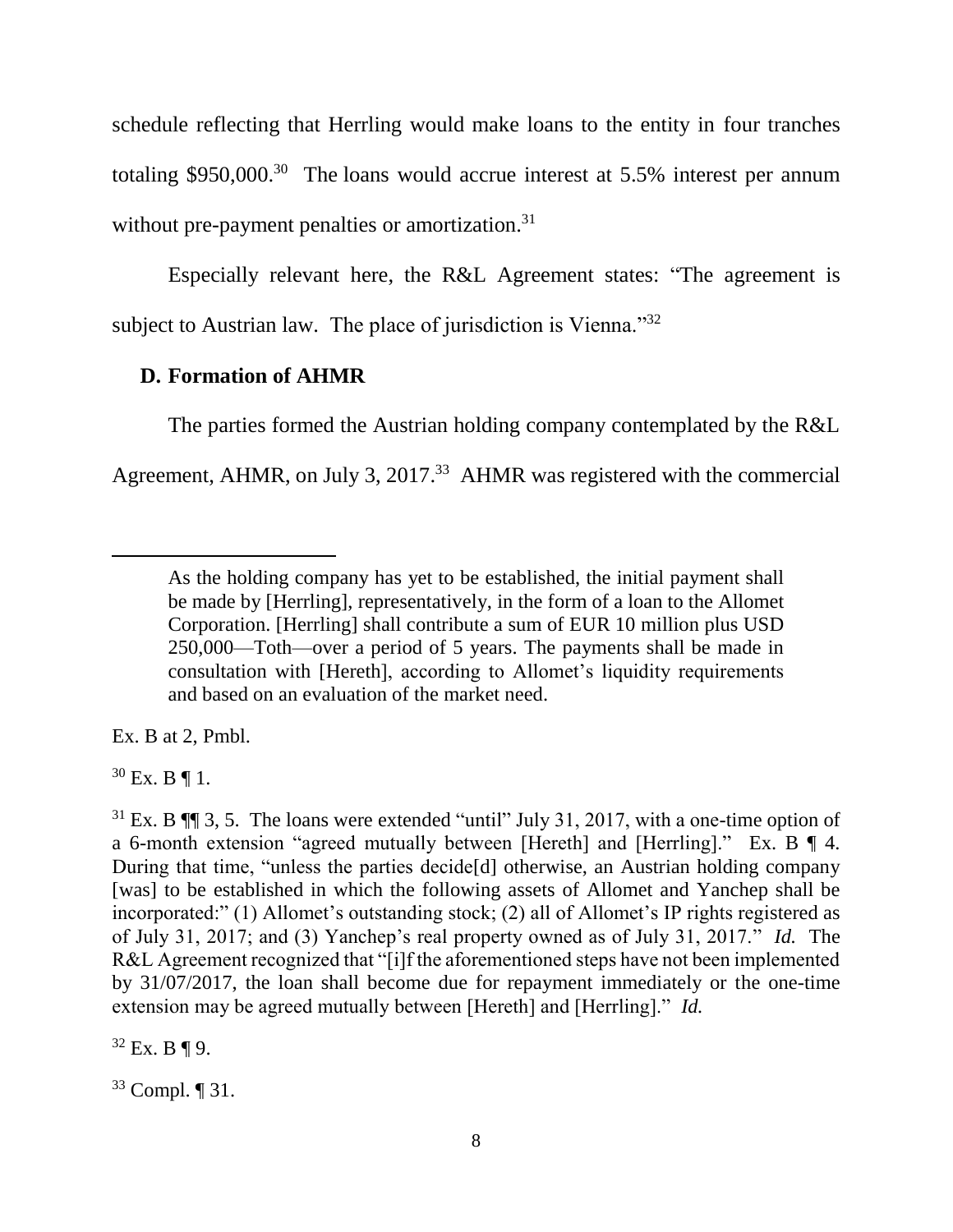register of the commercial court in Vienna, Austria the following month.<sup>34</sup> Its initial stockholders were Hereth, Herrling, Hausfelder and Hereth's son-in-law, Valentin Biedermann.<sup>35</sup> On December 14, 2017, Herrling allegedly transferred his share of AHMR to Germaninvestments, the holding company for his family's investment assets.<sup>36</sup>

AHMR is a "manager managed" entity with two groups of managing directors: Group A comprises Hereth, Biedermann and his wife, Mirta Hereth by proxy; Group B comprises Herrling, Hausfelder by proxy and Anja Herrling by proxy.<sup>37</sup> Both groups' managing directors must agree on AHMR's major decisions as stated in AHMR's governance documents and as provided by Austrian law.<sup>38</sup>

# **E. Herrling "Walks" From the Negotiations**

From May 2017 through January 2018, while the parties continued to negotiate their joint venture, Herrling visited Allomet numerous times and received

 $\overline{a}$ 

<sup>37</sup> Compl. ¶ 35.

<sup>34</sup> *Id.*

<sup>35</sup> Compl. ¶ 32.

<sup>36</sup> Compl. ¶¶ 4, 33. AHMR's resulting stockholders are Hereth (49%), Germaninvestments (49%), Biedermann (1%) and Hausfelder (1%). *Id.* Hausfelder allegedly assigned her litigation rights to Germaninvestments. Compl. ¶ 34.

<sup>&</sup>lt;sup>38</sup> *Id.* Although not important to the outcome here, I note that the Group A and Group B managing directors have not agreed that this litigation should be initiated on behalf of AHMR. Compl. ¶¶ 35, 82.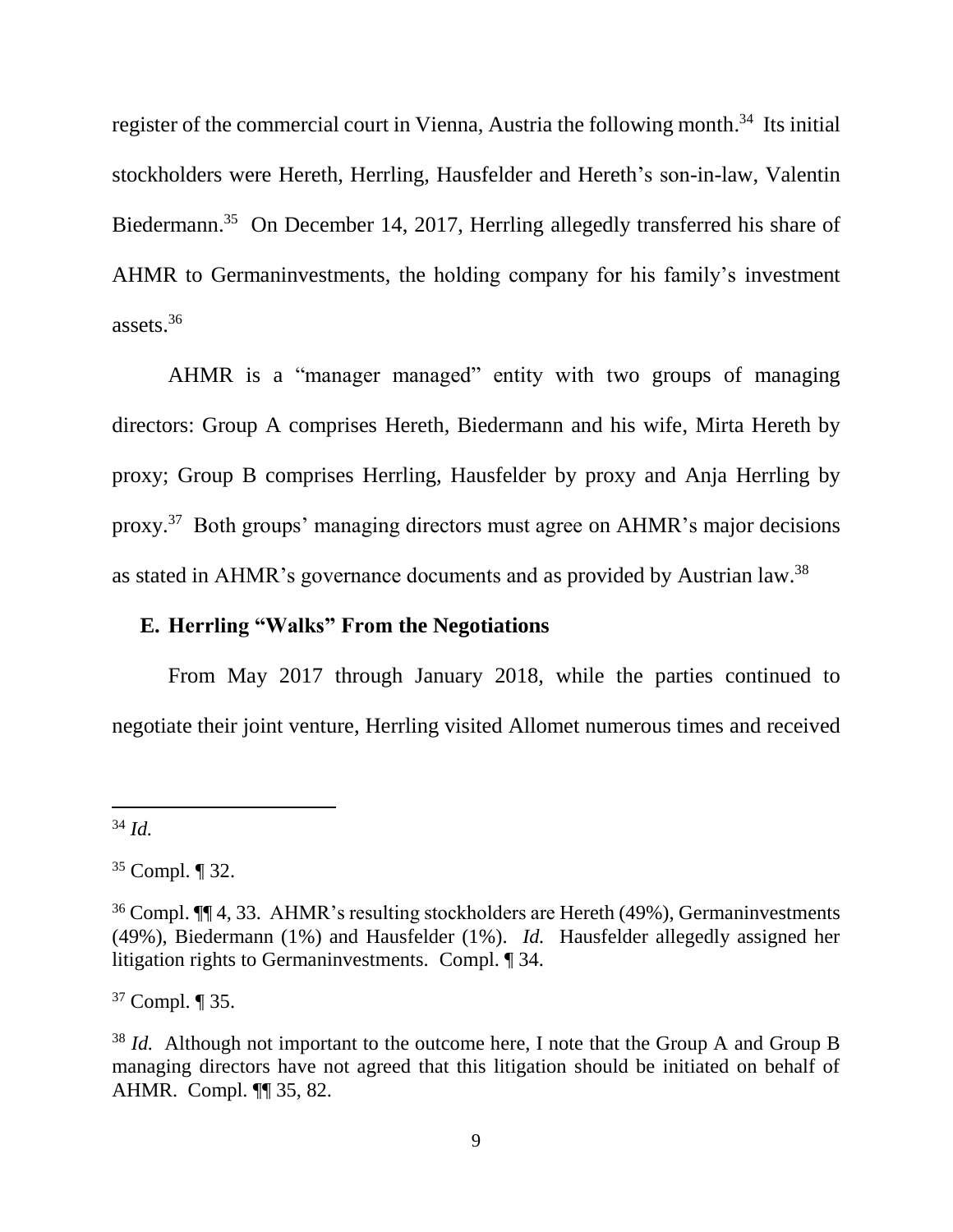detailed information on Allomet's operations and finances.<sup>39</sup> He also extended additional loans to Allomet, either individually or through Germaninvestments, bringing Allomet's total obligation to Herrling to \$3,665,000.<sup>40</sup> While he "book[ed]" these loans under "the terms of the  $[R&L]$  Agreement,"<sup>41</sup> the  $R&L$ Agreement only references \$950,000 in loans. <sup>42</sup> It is alleged that the parties discussed, but never finalized, a loan agreement among Herrling and Allomet to address the loans outside the R&L Agreement.<sup>43</sup>

On January 29, 2018, the day before the R&L Agreement was to expire, AHMR's shareholders entered into a Supplementary Agreement, the purpose of which was to allow time for the parties to secure additional tax advice regarding the structure of the joint venture.<sup>44</sup> In this regard, the parties engaged BDO USA in Vienna to assist in creating a series of non-binding documents that outlined the transaction's structure. 45

<sup>43</sup> *Id.*

<sup>39</sup> Compl. ¶ 35.

 $40$  Compl.  $\P$  36.

 $41$  Compl.  $\P$  37.

<sup>42</sup> *See* Compl. ¶¶ 24, 26; Compl. Ex. G ("Ex. G") ¶ 4.

<sup>44</sup> *See* Ex. G.

<sup>45</sup> *Id*. Compl. Exs. C–F.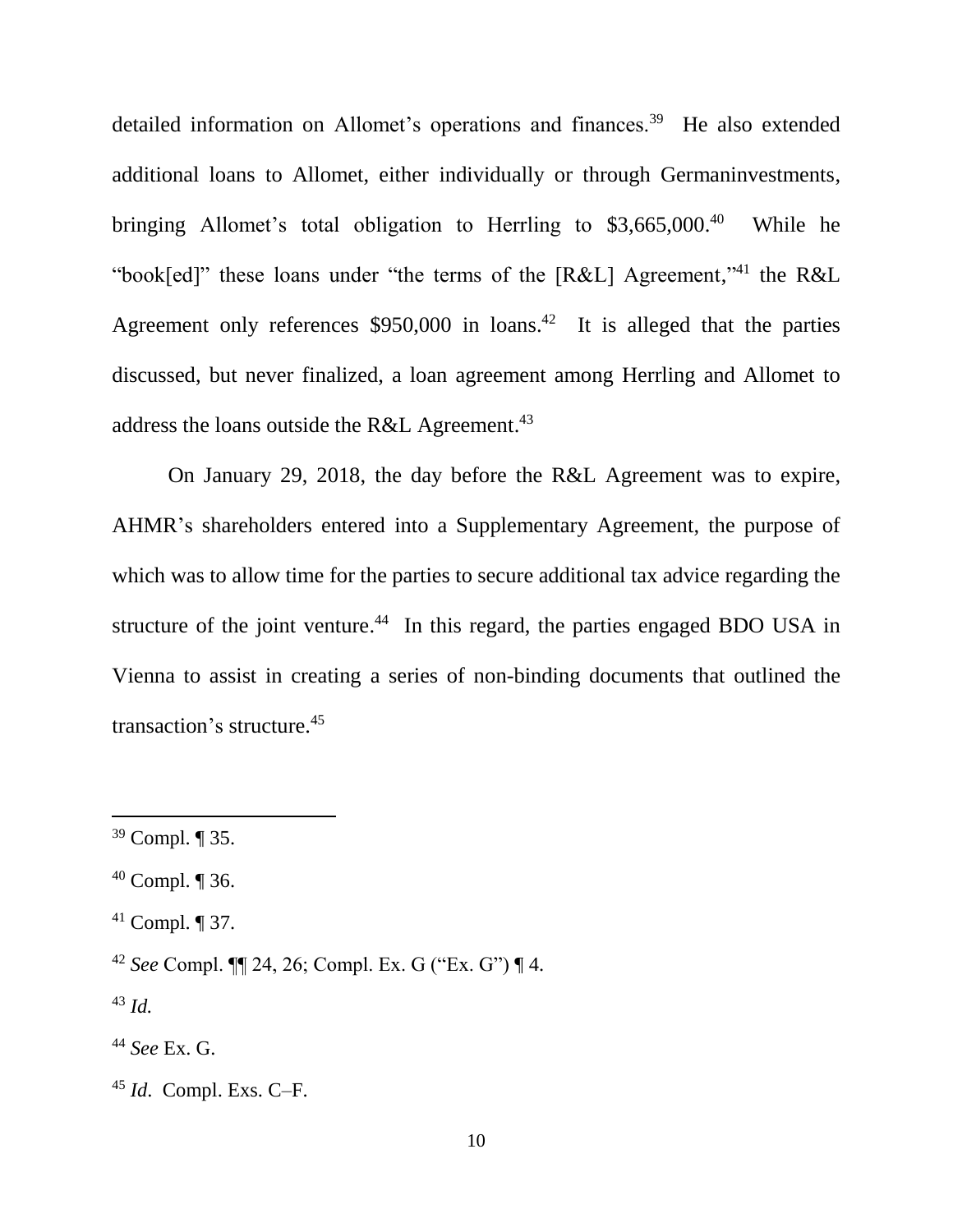Under the Supplementary Agreement, the parties were to "regard the already signed [Transaction Agreements] as definitive" and agreed they would "then be Executed/Implemented as such."<sup>46</sup> The Supplementary Agreement provided, however, that the documents referenced there are not legally binding and did not execute the joint venture. Specifically, the Supplementary Agreement stated the documents referenced had not yet "been legally signed," had not yet "become legally binding," and did not represent the "full legal implementation" of the joint venture.<sup>47</sup> It also deferred the parties' funding obligations and recognized that the potential joint venture still had to be negotiated.<sup>48</sup> By its terms, the Supplementary Agreement expired in March 2018.<sup>49</sup>

By mid-April 2018, the parties had reached an impasse.<sup>50</sup> Herrling had not received the "transparency" he expected and believed "important business decisions were negotiated without [him.]"<sup>51</sup> On May 30, 2018, the parties stopped all joint

 $46$  Compl.  $\P$  62.

<sup>47</sup> *See* Ex. G ¶ 4.

<sup>48</sup> *See* Ex. G ¶¶ 3, 4.

<sup>49</sup> *See* Ex. G

<sup>50</sup> *See* Compl. ¶ 71; *see* Compl. Ex. H.

<sup>51</sup> Compl. ¶ 65.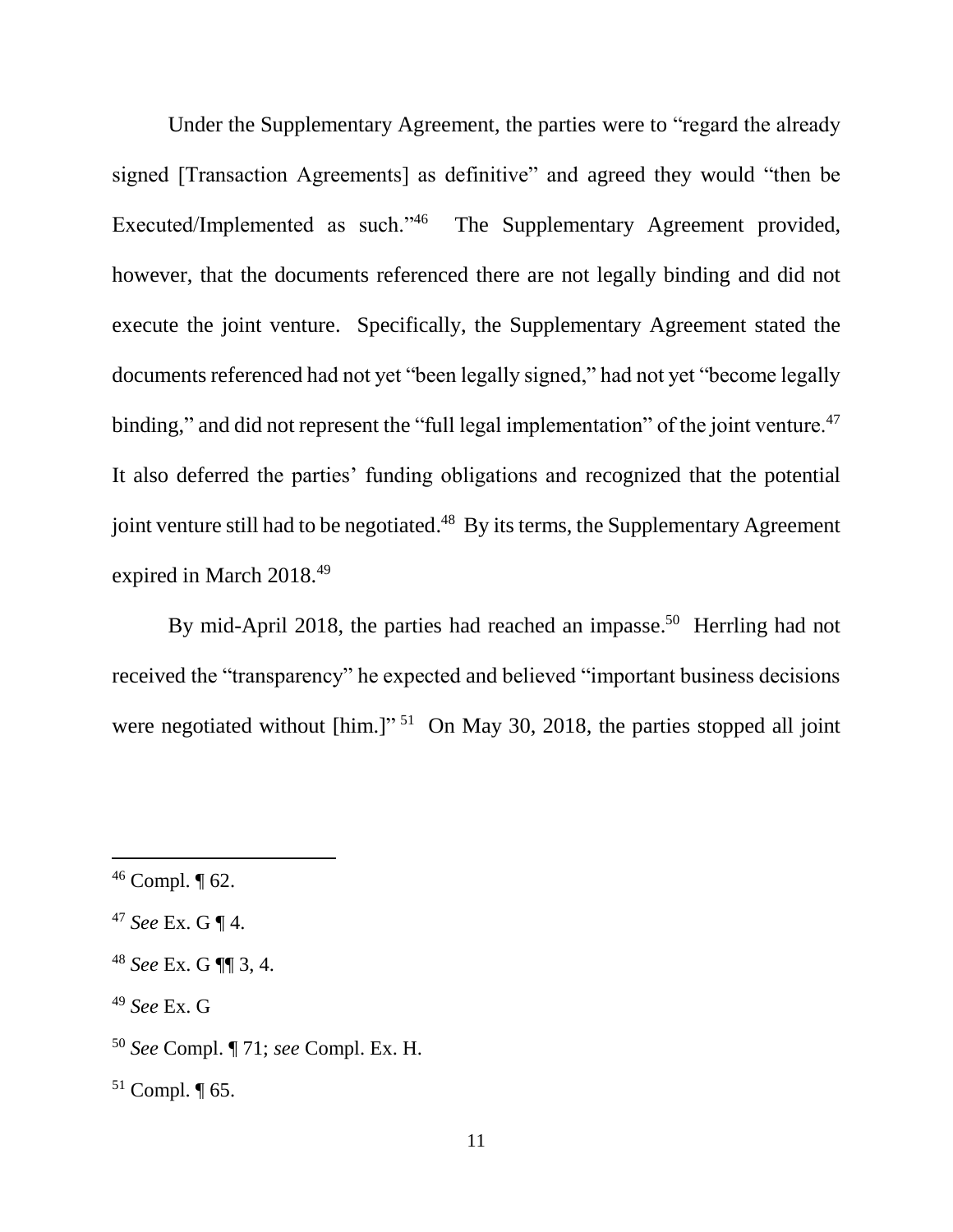venture discussions.<sup>52</sup> With hope for an agreement now lost, Herrling offered to "walk away from the [R&L] Agreement with Hereth, provided, of course, that Allomet return all funds to  $\ldots$ . Herrling and Germaninvestments, plus costs."<sup>53</sup> For his part, Hereth made clear that neither Herrling nor Germaninvestments possessed any interest in Allomet.<sup>54</sup> Herrling then offered to return only "a fraction" of the money Herrling had either loaned to (Hereth's view) or invested in (Herrling's view) Allomet.<sup>55</sup>

## **F. Procedural Posture**

Plaintiffs filed their Verified Complaint on September 7, 2018.<sup>56</sup> Count I seeks to enforce the R&L Agreement and related agreements invoking 8 *Del. C.* Section 168 to require Allomet to "reissue" its stock certificates in AHMR's name as contemplated by the contract.<sup>57</sup> Count II alleges breach of the R&L Agreement and related agreements and seeks specific performance of those agreements'

<sup>54</sup> Compl. ¶ 76.

<sup>52</sup> Compl. Ex. I.

<sup>53</sup> Compl. ¶ 75.

<sup>55</sup> *Id.*

<sup>56</sup> Compl.

<sup>57</sup> Compl. ¶¶ 80–85. *See also* Compl. ¶ 40. ("As agreed in the [R&L] Agreement, Fobio, AHMR, and Dr. Hereth entered into a Stock Purchase Agreement ("SPA"), dated January 24, 2018, under which AHMR obtained all of the outstanding shares of Allomet from Fobio.").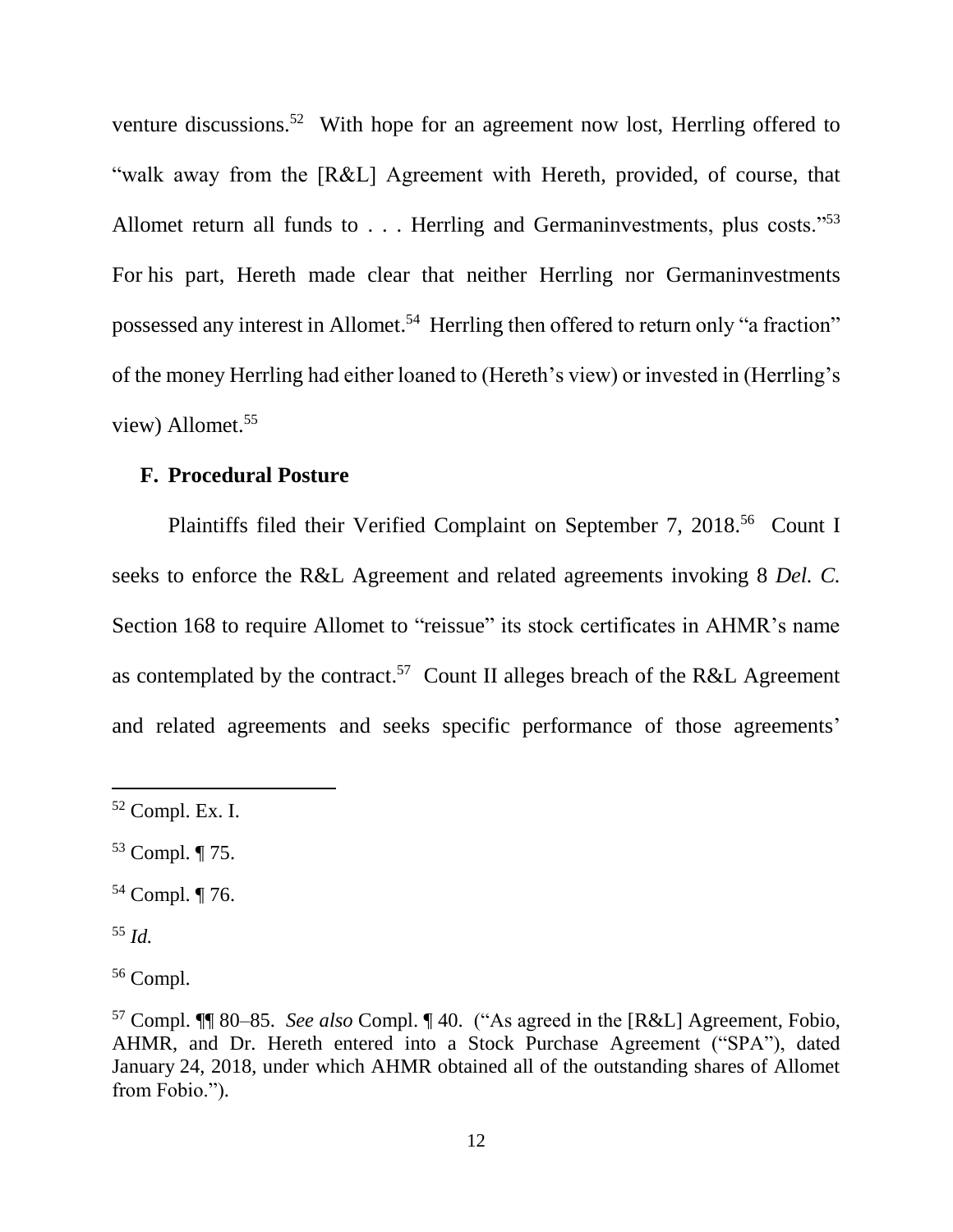purported requirements that Allomet transfer its equity to AHMR, transfer its IP rights to AHMR and transfer Yanchep's membership interests and real property to AHMR.<sup>58</sup> Count III alleges unjust enrichment as a result of Defendants' failure to transfer all of Allomet's outstanding stock, Allomet's intellectual property and Yanchep's membership units and real property to AHMR as agreed to in the R&L Agreement.<sup>59</sup>

The parties agreed to a status quo order that was entered on October 11, 2018.<sup>60</sup> Defendants filed their Motion to Dismiss and opening brief on December 10, 2018.<sup>61</sup> The thrust of the motion is that the Court should specifically enforce the forum selection clause in the R&L Agreement and dismiss this action so that the parties may litigate these claims in Vienna, Austria as they agreed. Plaintiffs oppose the motion and maintain the clause Defendants invoke is not a forum selection clause and, even if it is, it is either not mandatory or not enforceable with respect to their claim under Section 168(a).

 $60$  D.I. 17.

l

 $61$  D.I. 26, 27.

<sup>58</sup> Compl. ¶¶ 87–95.

<sup>59</sup> Compl. ¶¶ 97–102.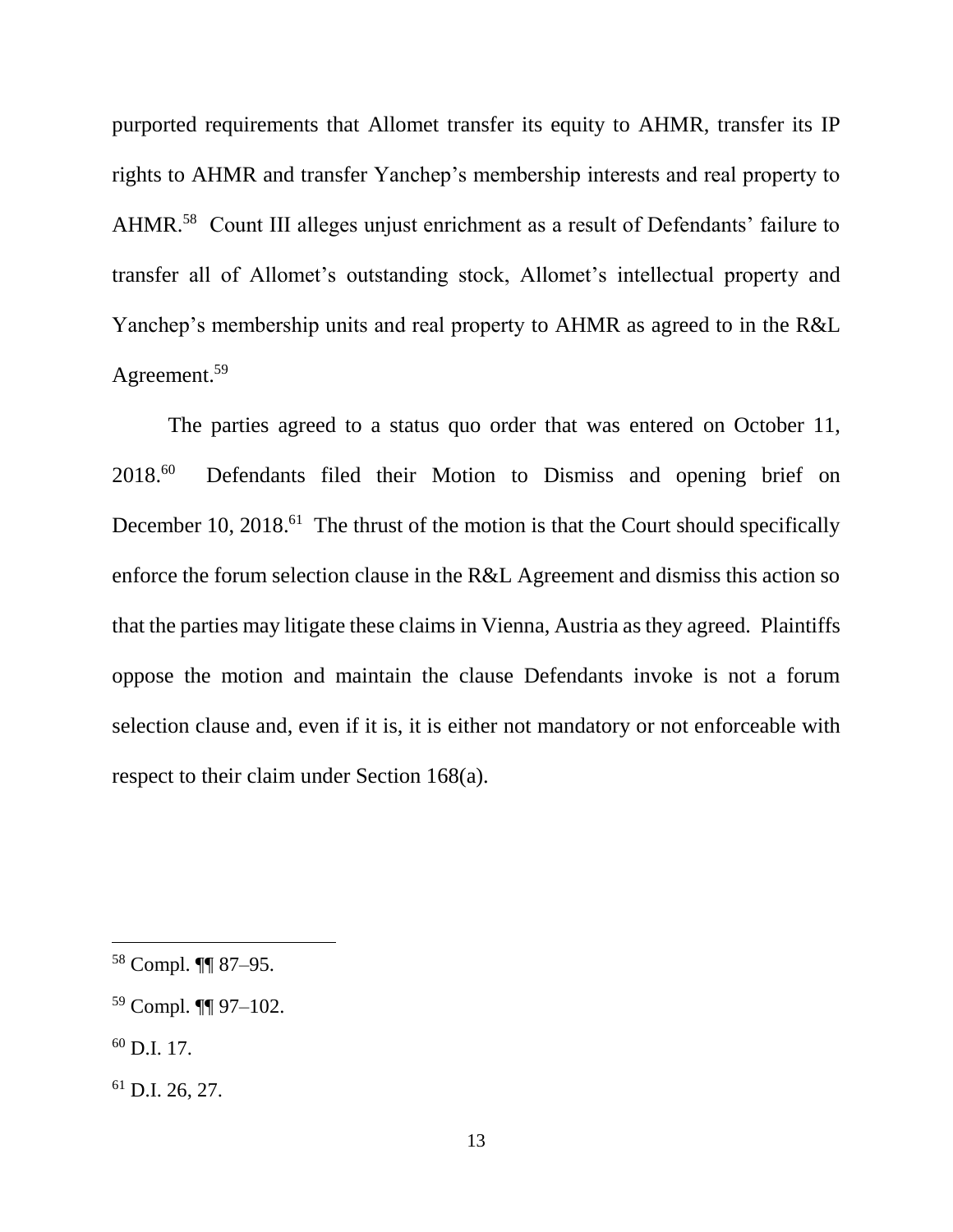#### **II. LEGAL ANALYSIS**

"The proper procedural rubric for addressing a motion to dismiss based on a forum selection clause is found under Rule 12(b)(3), improper venue. Although Delaware courts have, in the past, framed a forum selection clause analysis as jurisdictional in some sense, recent cases have all proceeded under Rule  $12(b)(3) \ldots$ ."<sup>62</sup> When addressing a motion under Rule  $12(b)(3)$ , the court "is not shackled to the plaintiff's complaint" and is "permitted to consider extrinsic evidence from the outset."<sup>63</sup>

#### **A. Construing the Forum Selection Clause**

 $\overline{a}$ 

In cases involving a contractual agreement to litigate in a particular forum, "the well-settled rule is that the court should give effect to the terms of private agreements to resolve disputes in [that] forum out of respect for the parties' contractual designation."<sup>64</sup> With this in mind, "[t]he courts of Delaware [will] defer to forum selection clauses and grant Rule 12(b)(3) motions to dismiss where the parties use express language clearly indicating that the forum selection clause

<sup>62</sup> *Bonanno v. VTB Hldgs., Inc.*, 2016 WL 614412, at \*5 (Del. Ch. Feb. 8, 2016) (internal quotation omitted) (collecting cases).

<sup>63</sup> *Troy Corp.*, 2007 WL 949441, at \*2 (internal quotation and citation omitted).

<sup>64</sup> *Id. See also* DONALD J. WOLFE, JR. & MICHAEL A. PITTENGER, *Corporate and Commercial Practice in the Delaware Court of Chancery* § 5-4[a], at 5-53 to 5-54 (2005) (collecting cases)*; Ashall Homes Ltd. v. ROK Entm't Gp. Inc.*, 992 A.2d 1239, 1245 (Del. Ch. 2010) ("The courts of Delaware defer to forum selection clauses . . . .").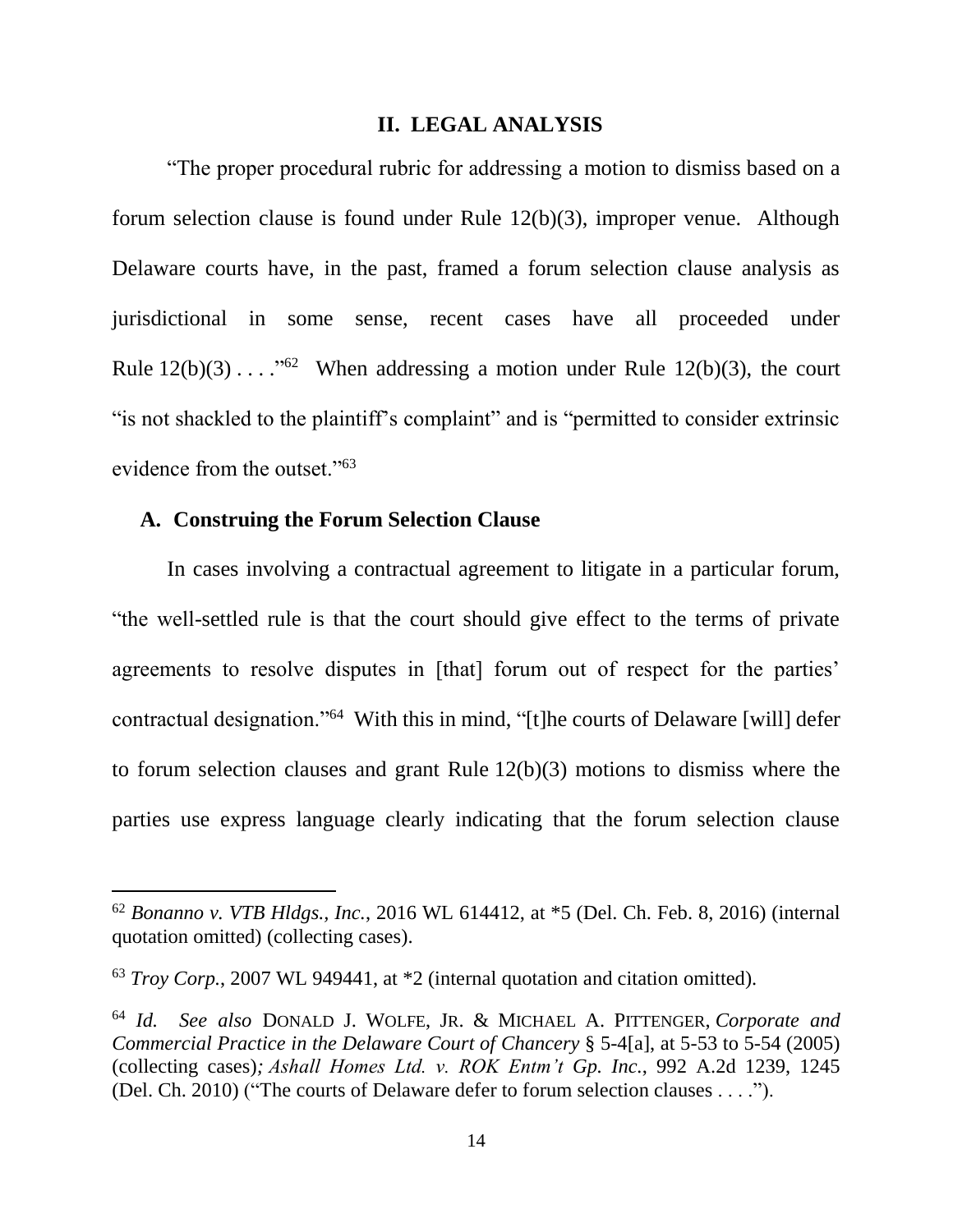excludes all other courts before which those parties could otherwise properly bring an action."<sup>65</sup> In other words, "[f]or a forum selection clause to be strictly binding [under Delaware law]," the "contractual language [must be] crystalline" in stating the parties' intent to litigate only in the designated forum.<sup>66</sup>

As noted, the R&L Agreement, at Section 9, states "[t]he agreement is subject to Austrian law. The place of jurisdiction is Vienna."<sup>67</sup> The threshold question is whether this contractual language should be construed as a mandatory, exclusive forum selection clause or something else. To answer that question, the Court must first determine what law to apply. Here, the choice of law boils down to a choice between Delaware or Austrian law.

### **1. Austrian Law Applies**

"When a contract contains a forum selection clause, this court will interpret the forum selection clause in accordance with the law chosen to govern the contract."<sup>68</sup> The parties agree Austrian law applies to the R&L Agreement.<sup>69</sup>

<sup>65</sup> *Scanbuy, Inc. v. NeoMedia Techs., Inc.*, 2014 WL 5500245, at \*2 (Del. Ch. Oct. 31, 2014) (internal quotation omitted).

<sup>66</sup> *Eisenbud v. Omnitech*, 1996 WL 162245, at \*1 (Del. Ch. Mar. 21, 1996).

 $67$  Ex. B ¶ 9 ("Section 9").

<sup>68</sup> *Ashall Homes Ltd.,* 992 A.2d at 1245.

<sup>69</sup> Defs. Allomet Corp. and Yanchep LLC's Opening Br. in Supp. of Their Mot. to Dismiss ("DOB") at 1; PAB at 8.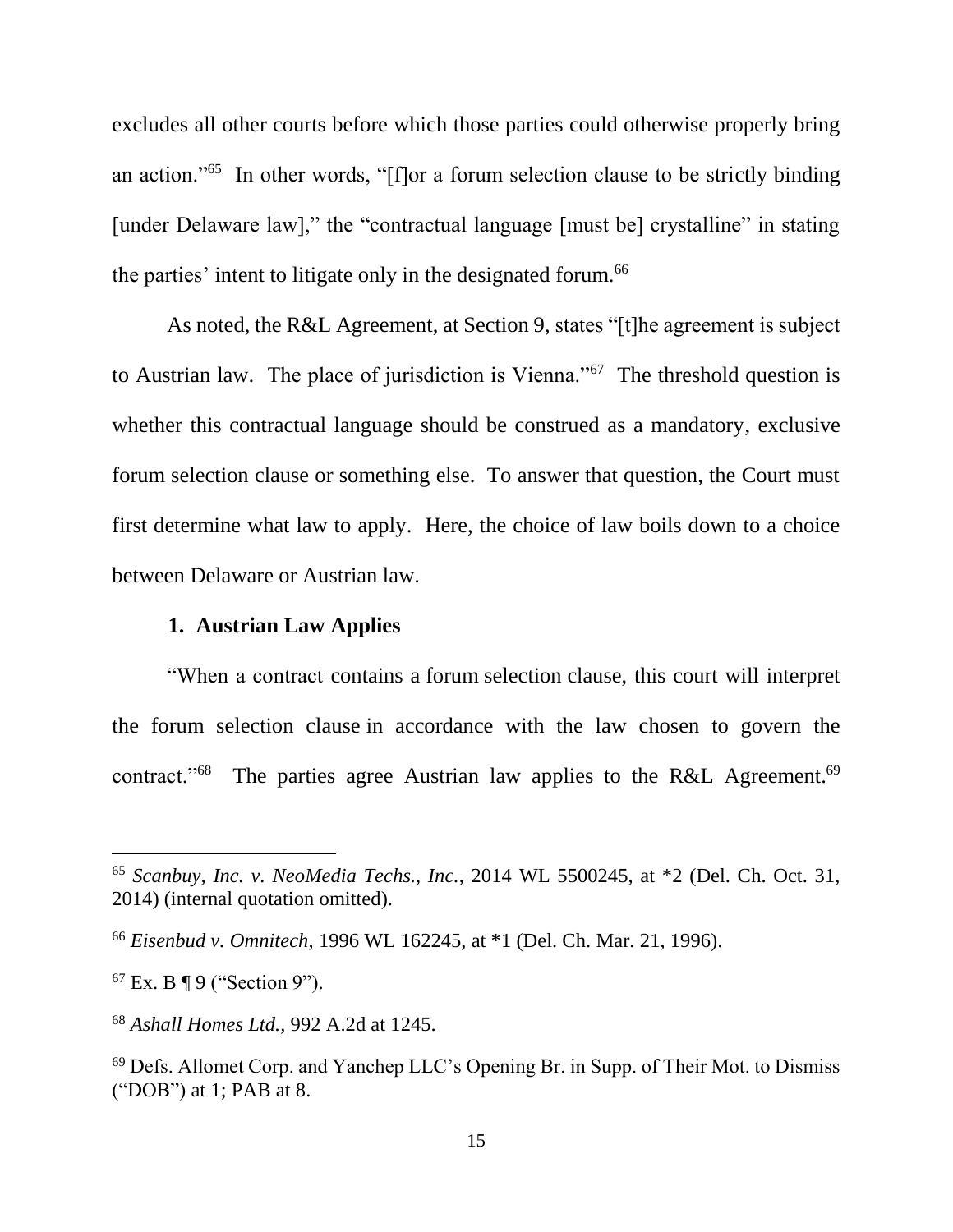"Delaware courts will generally honor a contractually-designated choice of law provision so long as the jurisdiction selected bears some material relationship to the transaction."<sup>70</sup> Here, this action is undeniably about Plaintiffs' claims to enforce the Austrian law-governed R&L Agreement.<sup>71</sup> The R&L Agreement contemplates the formation of an Austrian joint venture. There can be no doubt, therefore, that Austria "bears [a] material relationship to the transaction."<sup>72</sup> Thus, Austrian law will govern the construction of Section 9 of the R&L Agreement.<sup>73</sup>

<sup>70</sup> *J.S. Alberici Const. Co. v. Mid-W. Conveyor Co.*, 750 A.2d 518, 520 (Del. 2000).

<sup>71</sup> Each count for relief relates directly to the R&L Agreement. There is no dispute to resolve under the SPA if the R&L Agreement's conditions precedent were not fulfilled (Count I). If the obligations under the R&L Agreement were not triggered, there could be no specific performance of those obligations (Count II). And, until a court determines that the loans Herrling and Germaninvestments made to Allomet are not governed by the R&L Agreement, there is likely no claim for unjust enrichment (Count III). *See Kuroda v. SPJS Hldgs., LLC*, 971 A.2d 872, (Del. Ch. 2009) (holding, under Delaware law, that "[a] claim for unjust enrichment is not available if there is a contract that governs relationship between the parties that gives rise to the unjust enrichment claim.").

<sup>72</sup> *J.S. Alberici Const. Co.,* 750 A.2d at 520.

 $\overline{a}$ 

<sup>73</sup> The process by which this court interprets and declares foreign law is governed by Court of Chancery Rule 44.1. That rule provides: "A party who intends to raise an issue concerning the law of a foreign country shall give notice in his pleadings or other reasonable written notice. The Court, in determining foreign law, may consider any relevant material or source, including testimony, whether or not submitted by a party or admissible under Rule 43. The Court's determination shall be treated as a ruling on a question of law." Here, the parties have provided extensive foreign authority and affidavits interpreting that authority. While the Court could convene a hearing to take testimony regarding the parties' competing views of the governing foreign law, there is no need to put the parties or the Court through that added burden because the law is, in my view, clear. *See Kostolany v. Davis*, 1995 WL 662683, at \*2 (Del. Ch. Nov. 7, 1995) ("The parties have filed expert affidavits on Dutch and French law. Although the court may consider testimony, the issues of foreign law have been adequately developed by affidavit and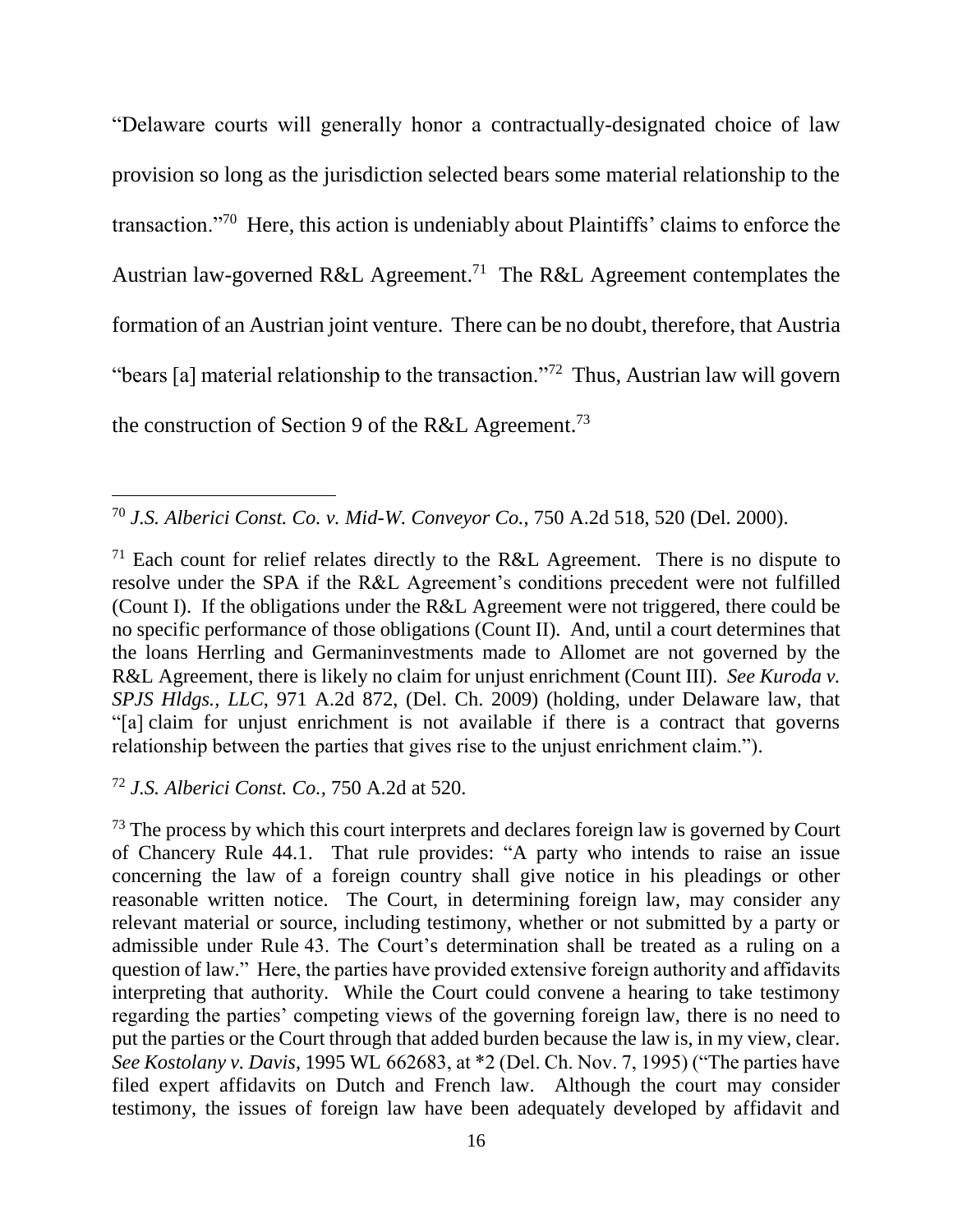Under Austrian law, choice of forum and consent to jurisdiction provisions in contracts are governed by Article 25 of the European Regulation on Jurisdiction and Recognition and Enforcement of Judgments in Civil and Commercial Matters (the so-called "Brussels Regulation").<sup>74</sup> Since Austria subscribes to the Brussels Regulation, that law will apply in any civil and commercial dispute invoking a Member State's jurisdiction.<sup>75</sup> Article 25 of the Brussels Regulation provides, in relevant part:

argument. There is therefore no need to cause additional expense and delay by [conducting an evidentiary hearing]."); *Deuley v. DynCorp Intern., Inc.*, 2010 WL 704895, at \*3 (Del. Super. Ct. Feb. 26, 2010) (deciding disputed issue of foreign law at the pleadings stage). Although I am satisfied that the law is clear, as might be gleaned from the analysis that follows, the process by which I have reached this conclusion was by no means "simple."

<sup>74</sup> DOB Ex. 1 ("Brussels Reg.").

<sup>&</sup>lt;sup>75</sup> Brussels Reg. Art. 1. Plaintiffs question whether the Brussels Regulation would trump "Austrian law" with respect to the construction and enforceability of Section 9. Specifically, they maintain that, under Austrian law, "[i]n cases of doubt an agreed on jurisdiction only is an elective jurisdiction besides other possible places of jurisdiction." PAB at 41. Plaintiffs' attempt to create a conflict of law fails for two reasons. *First*, Article 25 makes clear that there is no "doubt" here—unless the parties stated in Section 9 that they did not intend the courts in Vienna, Austria to have exclusive jurisdiction, their designation of those courts is deemed mandatory. *See* Brussels Reg. Art. 25(1) ("Such jurisdiction shall be exclusive unless the parties have agreed otherwise."). *Second*, Plaintiffs ignore that Austria supplanted its local law by ratifying the Brussels Regulation. *See* Kritzer, INTERNATIONAL CONTRACT MANUAL § 55:17 (Transmittal Affidavit of Coleen Hill ("Hill Aff.")) (observing that the Brussels Regulation "overrides all prior treaties between Member States on jurisdiction and enforcement of judgments in civil and commercial disputes"); Hill Aff. Ex. A at 64 ("Article 25 Brussels 1 Regulation therefore considerably pushes back the area of application of the autonomous (national) law concerning the agreement on the place of jurisdiction.").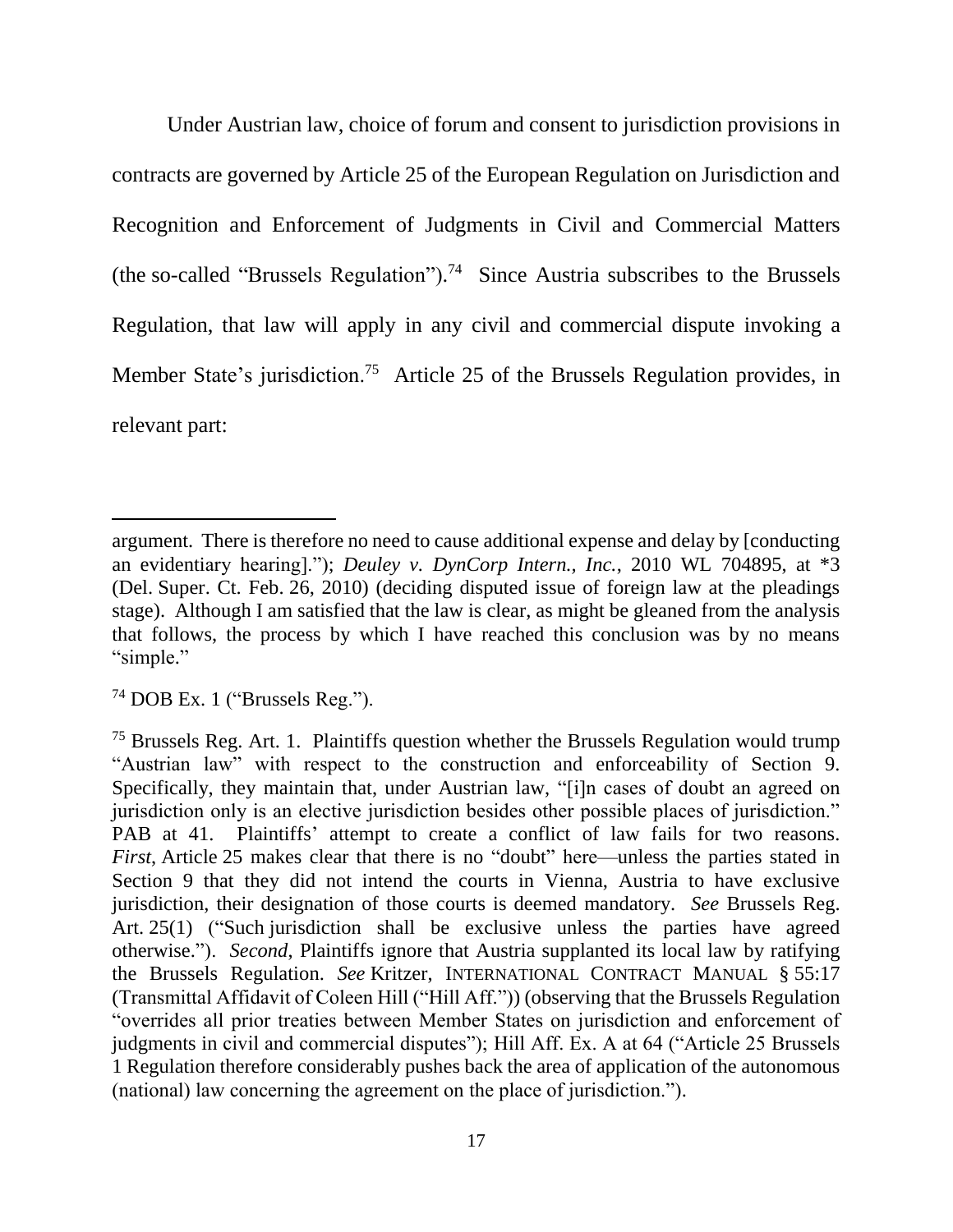[i]f the parties, regardless of their domicile, have agreed that a court or the courts of a Member State are to have jurisdiction to settle any disputes which have arisen or which may arise in connection with a particular legal relationship, that court or those courts shall have jurisdiction, unless the agreement is null and void as to its substantive validity under the law of that Member State. *Such jurisdiction shall be exclusive unless the parties have agreed otherwise*. 76

"The agreement conferring jurisdiction" is valid and enforceable if it is "in writing or evidenced in writing[.]"<sup>77</sup>

# **2. The Forum Selection Clause Is Mandatory and Enforceable**

Forum selection clauses may be permissive or mandatory.<sup>78</sup> As understood in

most United States jurisdictions, "[p]ermissive forum selection clauses, often

described as 'consent to jurisdiction' clauses, authorize jurisdiction and venue in a

<sup>&</sup>lt;sup>76</sup> Brussels Reg. Art.  $25(1)$  (emphasis supplied). It is clear from this provision that what we might refer to as "venue" is subsumed within the Brussels Regulation's reference to "jurisdiction."

<sup>&</sup>lt;sup>77</sup> Brussels Reg. Art.  $25(1)(a)$ . Plaintiffs' suggestion that the Brussels Regulation has no force in, and should not be enforced by, a Delaware court under the Hague Choice of Court Convention is not persuasive. The issue here is not whether this Court is bound to enforce the Brussel Regulations. The issue is whether the Court should enforce the parties' mandatory forum selection provision as construed under the law designated by the parties in their contract. In this regard, our Supreme Court has made clear that "[a] valid forum selection clause must be enforced, even if that clause designates a forum outside the United States." *Nat'l Indus. Gp. (Hldg.) v. Carlyle Inv. Mgmt. L.L.C.*, 67 A.3d 373, 381 (Del. 2013). "The enforcement of an international forum selection clause is not an issue of comity. It is a matter of contract enforcement and giving effect to substantive rights that the parties have agreed upon." *Id*. at 387.

<sup>78</sup> *See Bonanno*, 2016 WL 614412, at \*7.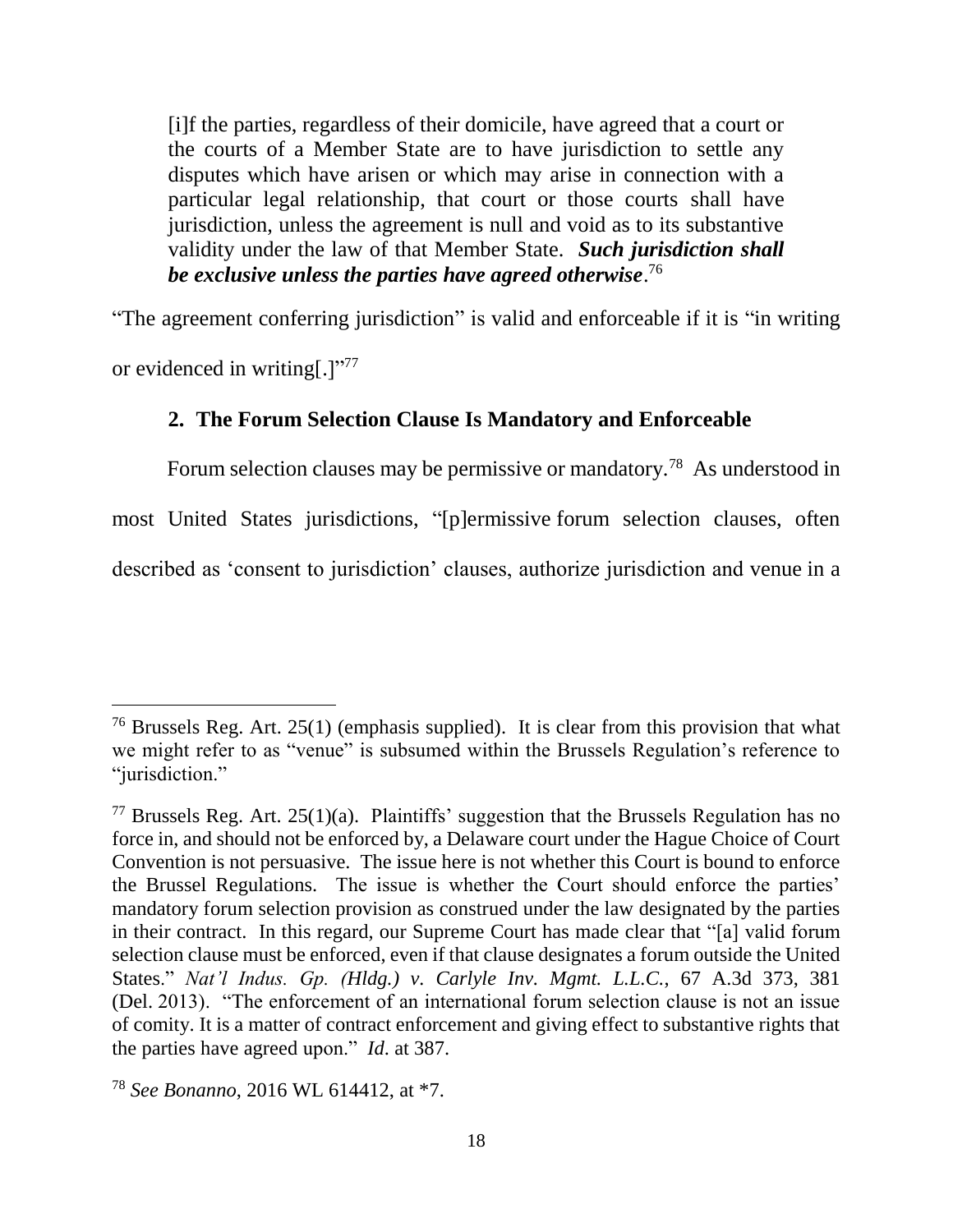designated forum, but do not prohibit litigation elsewhere."79 In contrast, "[m]andatory forum selection clauses contain clear language that litigation will proceed exclusively in the designated forum."<sup>80</sup>

As stated, under Delaware law, if the forum selection provision does not state that it is exclusive in crystalline terms, our courts will construe the provision as permissive.<sup>81</sup> The Brussels Regulation, however, takes the opposite approach. Under Article 25, jurisdiction vested in a member state "shall be exclusive unless the parties have agreed otherwise."<sup>82</sup> This means that when parties designate a single "jurisdiction" as the "place" where they will resolve their disputes, that contractual designation will be enforced as a mandatory forum selection clause.<sup>83</sup>

<sup>81</sup> *Id.*

<sup>79</sup> 14D Charles Allan Wright, Arthur R. Miller & Edward H. Cooper, *Federal Practice and Procedure* § 3803.1 (4th ed.) (2018 Westlaw Update) ("Wright & Miller"). *See also In re Oakwood Homes Corp.*, 342 B.R. 59, 65 (Bankr. D. Del. 2006) ("Forum selection clauses are classified as either mandatory or permissive. A mandatory forum selection clause grants exclusive jurisdiction to a particular forum. A permissive forum selection clause, on the other hand, is nonexclusive.").

<sup>80</sup> Wright & Miller, § 3803.1. *See also Bonanno*, 2016 WL 614412, at \*7 n.67 (collecting cases under Delaware law holding that a mandatory forum selection clause will make clear that litigation must proceed in the designated forum).

 $82$  Brussels Reg. Art. 25(1).

<sup>83</sup> Hill Aff. Ex. A at 58; *see also id.* at 62–64 ("[A]n agreement on the place of jurisdiction that [designates] the courts, or one of the courts of a member state, [will be] subject to Article 25 Brussels 1 Regulation, even if none of the parties has its headquarters (residence) in a member state," and will be deemed mandatory).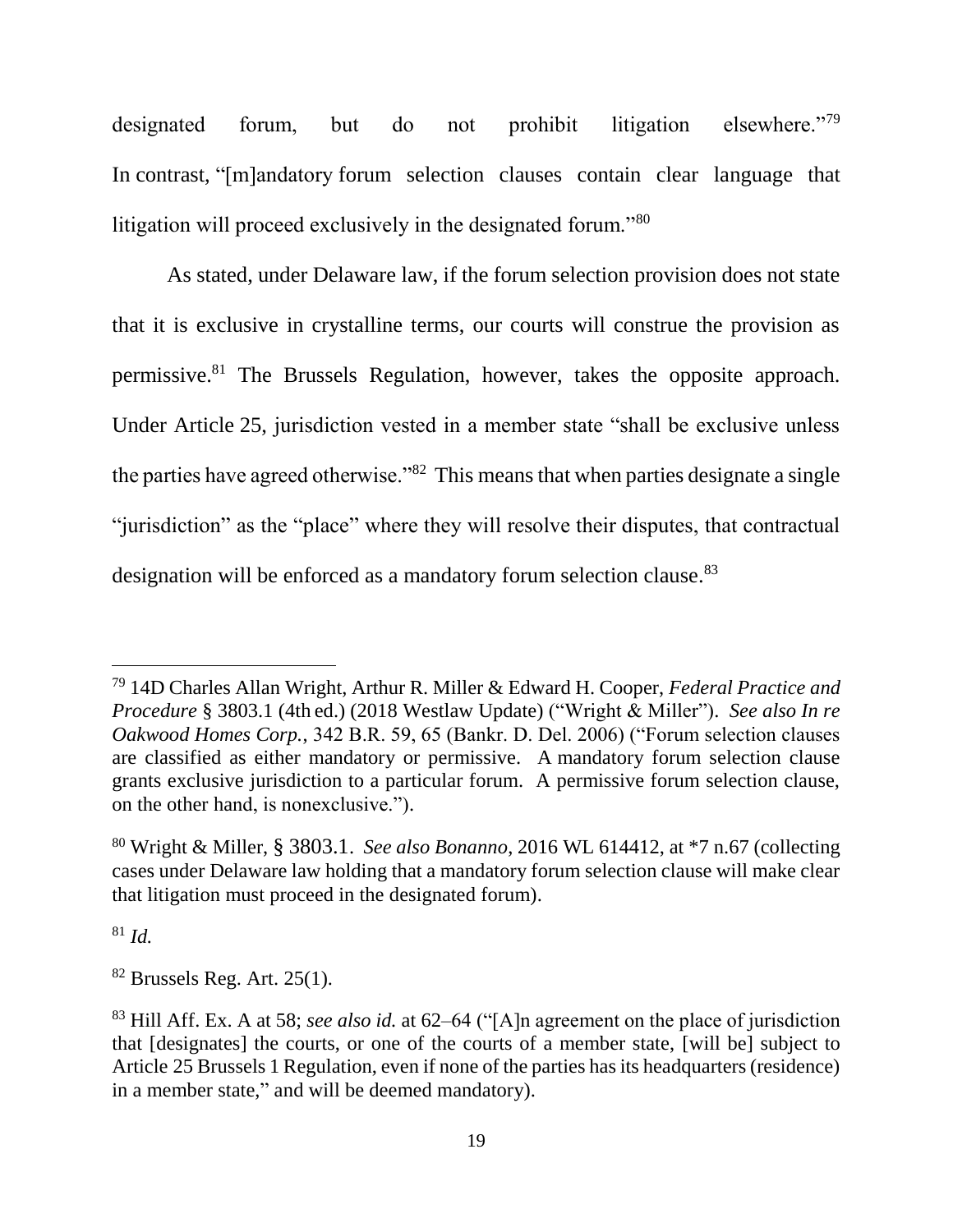The Brussels Regulation contains a series of prefatory "Whereas clauses." Plaintiffs seize upon two of these clauses to argue that Article 25 does not actually mean what it says. Specifically, Plaintiffs argue that Whereas Clause 6 demonstrates "the Brussels Regulation itself does not aim to be applicable outside the EU."<sup>84</sup> Plaintiffs further argue that Whereas Clause 13 requires a "connection to the territory of an EU Member State."<sup>85</sup> Merging these clauses, Plaintiffs maintain a forum selection provision is not mandatory under Article 25 "in cases where only one of the parties (the plaintiff) is domiciled in a Member State while the defendant is not."<sup>86</sup> Thus, according to Plaintiffs, "the Austrian Supreme Court has denied applicability of the Brussels Regulation even though one of the parties to the proceedings was domiciled in a Member State."<sup>87</sup>

Not only are the Whereas Clauses within the Brussels Regulation likely not binding,<sup>88</sup> Article 25 makes clear that it applies "regardless of [the parties'] domicile."<sup>89</sup> It is not surprising, then, that since the adoption of the revised Brussels

<sup>84</sup> PAB at 45.

<sup>85</sup> PAB at 45–46.

<sup>86</sup> PAB at 45.

<sup>87</sup> *See* PAB at 45–46, Ex. 4.

<sup>88</sup> *See Gray v. Masten*, 1983 WL 142520, at \*2 (Del. Ch. Aug. 16, 1983) (holding recital is not a binding covenant).

 $89$  Brussels Reg. Art. 25(1).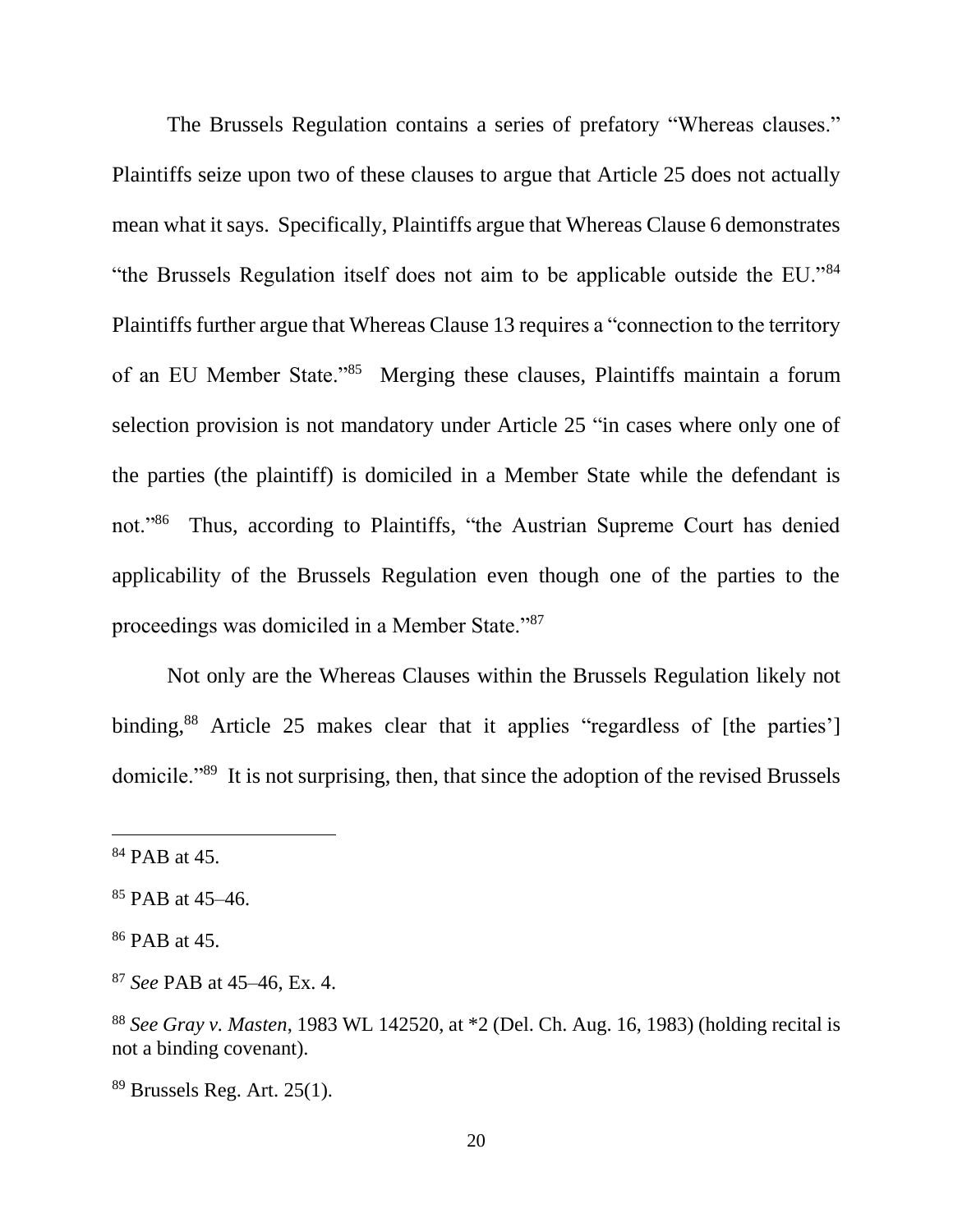Regulation in 2015, the Austrian Supreme Court has applied Article 25 when enforcing a contractual forum clause regardless of the domicile of the litigants.<sup>90</sup> Contrary to Plaintiffs' argument, under Article 25's express terms, its reach is not limited to parties located within a Member State.<sup>91</sup>

Plaintiffs next invoke Article 8 and argue that this provision of the Brussels Regulation "provides that defendants can be sued where they are domiciled."<sup>92</sup> Of course, Plaintiffs ignore that Article 8 applies only to "person[s] domiciled in a Member State[;]" and neither Allomet nor Yanchep are domiciled in a Member State.<sup>93</sup> Moreover, to the extent Article 8 and Article 25 were at odds (they are not),

<sup>92</sup> PAB at 49.

<sup>90</sup> *See, e.g.*, Austrian Supreme Court, Jan. 24, 2018, Docket No. 7 Ob 183/17p (Hill Aff. Ex. D) ("In this context, applicability of the Brussels I Regulation (Brussels I-VO) is not in doubt. The question of effectiveness of the conclusion of an agreement on the court of jurisdiction therefore is according to Article 23 Brussels I Regulation (now Article 25 Brussels I Regulation 2012 – Brussels Ia-VO)."); Austrian Supreme Court, Oct. 28, 2016, Docket No. 9 Ob 68/16i (Hill Aff. Ex. A).

 $91$  Hill Aff. Ex. A at 58 ("The recast [Brussels Regulation] adopts an expansion of the personal and geographical scope of application of forum selection clauses because it will no longer matter whether one of the parties has its domicile in one of the Member States."); *see also id.* at 62–64 ("[A]n agreement on the place of jurisdiction, that indicates the courts, or one of the courts of a member state, is subject to Article 25 Brussels 1 Regulation, even if none of the parties has its headquarters (residence) in a member state."); *Handy Guide to Jurisdiction Under Recast Brussels Regulation*, HERBERT SMITH FREEHILLS (2019) (Hill Aff. Ex. B) ("[T]here is no requirement that either party is domiciled within the EU. . . . [A]rticle 25 will apply even if the jurisdiction clause is in an agreement between, for example, an American company and a Japanese company.").

<sup>93</sup> Brussels Reg. Art. 8.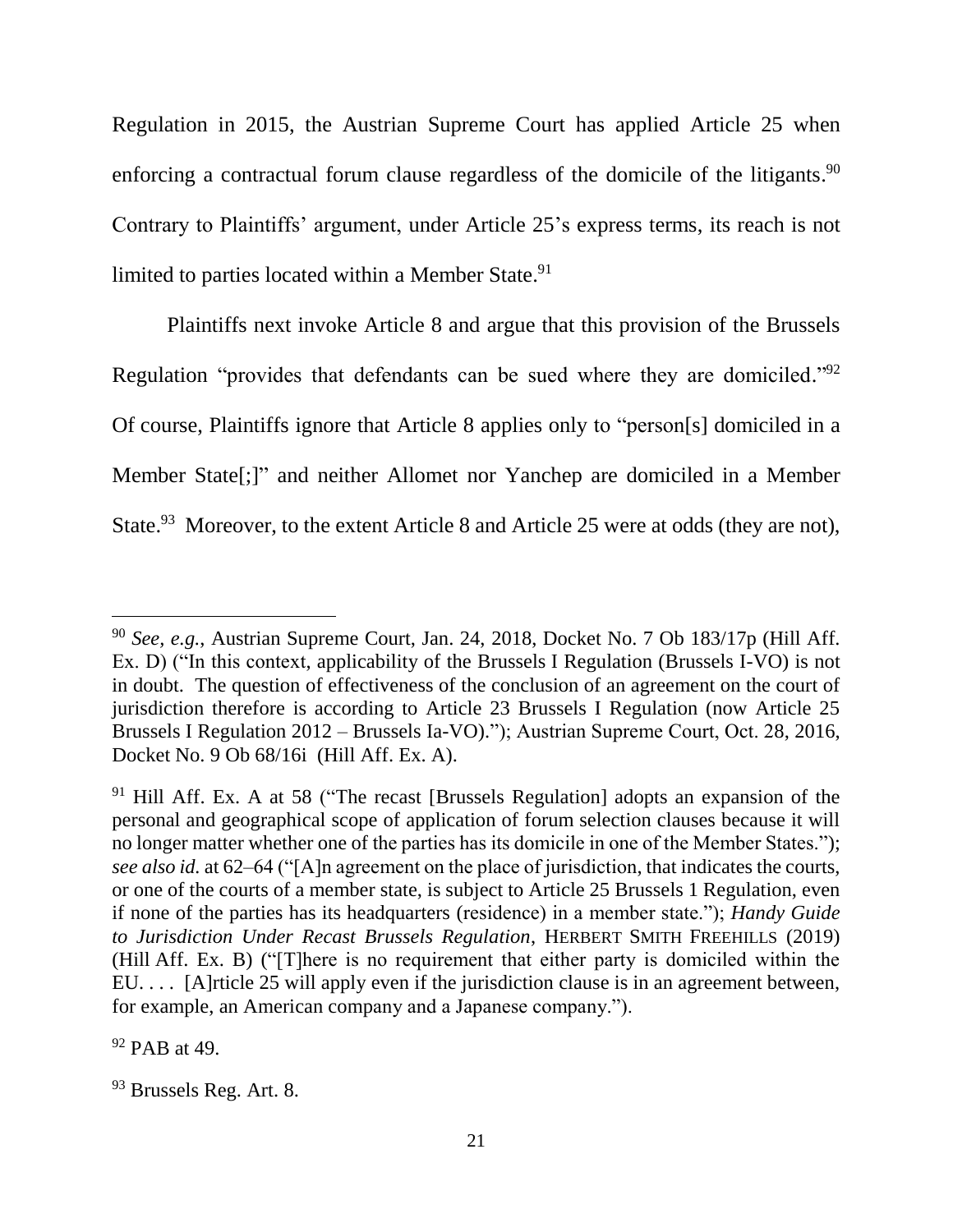Article 31(2) makes clear that Article 25 controls in cases of contractual designations of "jurisdiction" by providing, "[w]ithout prejudice to Article  $26$ ,  $94$  where a court of a Member State on which an agreement . . . confers exclusive jurisdiction is seised, any court of another Member State shall stay the proceedings until such time as the court seised on the basis of the agreement declares that it has no jurisdiction under the agreement."<sup>95</sup> Thus, the determination of whether Section 9 confers exclusive jurisdiction upon the courts of Vienna, Austria must be left to the courts of Vienna, Austria.<sup>96</sup>

 $94$  Article 26 provides that, notwithstanding a forum selection clause, a defendant may submit to the jurisdiction of another Member State through a general appearance. Plaintiffs' last-ditch attempt to avoid Section 9 by invoking Article 26 to argue that Defendants have waived enforcement of the forum selection clause either by seeking to have a Delaware court enforce the provision or by making a general appearance in Delaware is misguided. PAB at 49. Defendants have appeared for the purpose of seeking dismissal under Chancery Rule 12(b)(3) because Plaintiffs have chosen to ignore the forum selection clause to which they agreed to be bound. There has been no waiver here.

 $95$  Brussels Reg. Art. 31(2). As used in this section, when a court is "seised," a case has been filed within that court. *Id.*

<sup>96</sup> Plaintiffs also twist Articles 27 and 24 in their effort to avoid Article 25. PAB at 48–49. Article 27 states "[w]here a court of a Member State is seised of a claim which is principally concerned with a matter over which the courts of another Member State have exclusive jurisdiction by virtue of Article 24, it shall declare of its own motion that it has no jurisdiction." Brussels Reg. Art. 27. Article 27 does not mention Article 25. It does mention Article 24. But that regulation applies only to the exclusive jurisdiction of Member States that exists by reason of immovable property or related matters where the situs or legal status of the property derived from that Member State. Brussels Reg. Art. 24. Neither of those circumstances are implicated here.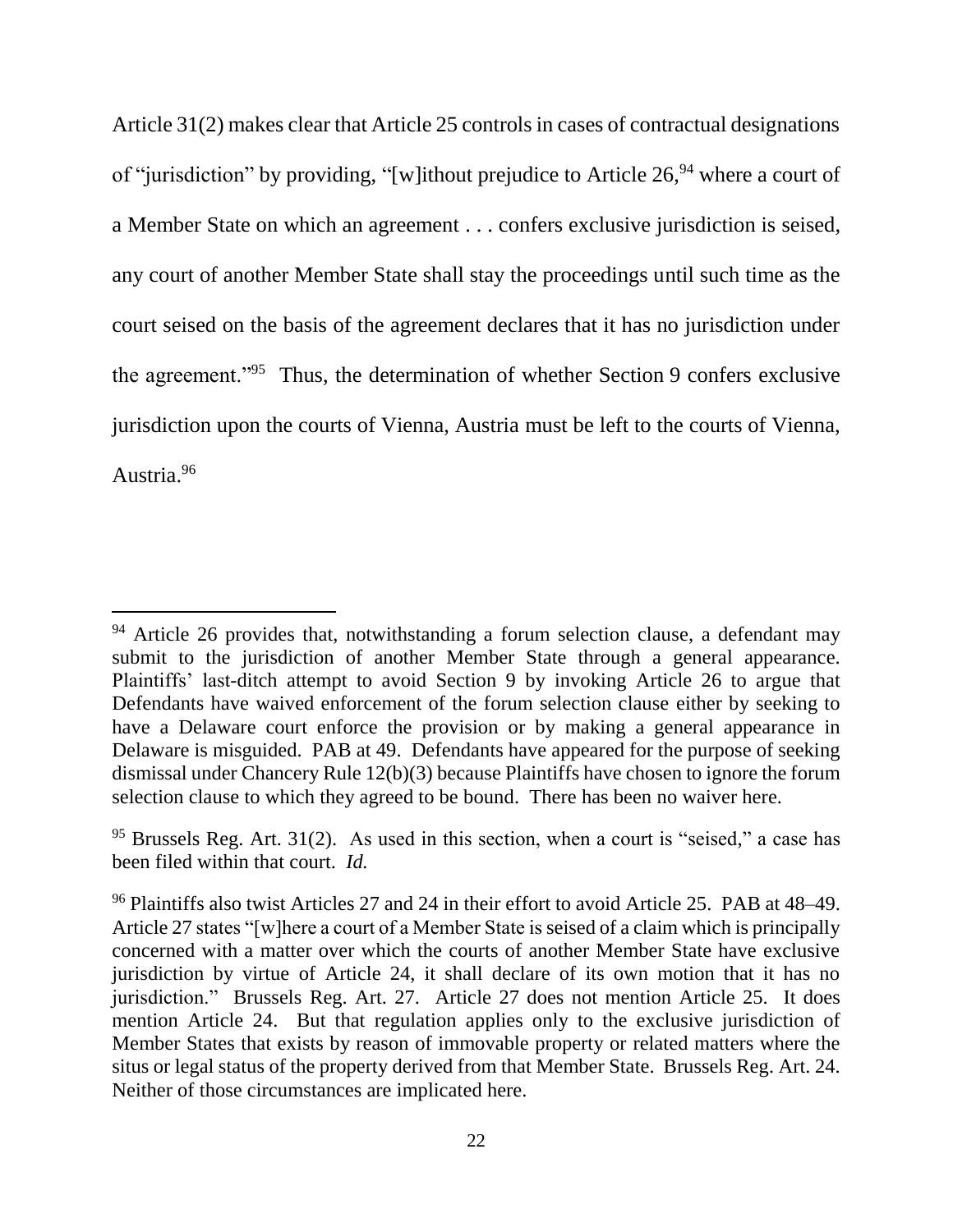Finally, I reject Plaintiffs' argument that denying them a Delaware forum to litigate this dispute would somehow violate positive law or Delaware's public policy. As noted, Plaintiffs have invoked Section 168(a) as the justification for their request for "an order requiring Allomet to issue new uncertified shares or a new certificate of stock in the name of AHMR."<sup>97</sup> They argue that only a Delaware court should interpret and enforce this provision of the DGCL.<sup>98</sup> Even if that were true, Section 168(a) does not fit here. *First*, Section 168 provides for the replacement of a lost, stolen, or destroyed stock certificate for the beneficial owner of the stock. It is not and never was intended to address disputes regarding stock ownership, the resolution of which would require the issuance of new stock, not replacement stock.<sup>99</sup> But that is precisely what Plaintiffs seek here. No stock has been lost, stolen or destroyed. Defendants have simply elected not to issue stock to AHMR because they maintain they are not obliged to do so. Section 168(a), by its terms, has no role

 $97$  Compl.  $\P$  85.

<sup>98</sup> PAB at 29 ("Absent such express statutory authorization, however, the mandatory provisions of the DGCL, like section 168, control and this Court cannot be divested of jurisdiction.").

<sup>99</sup> *See* 8 *Del. C.* § 168(a) ("If a corporation refuses to issue new uncertificated shares or a new certificate of stock *in a place of a certificate theretofore issued by it* . . .") (emphasis supplied); *In re Metro. Royalty Corp.*, 62 A.2d 857, 858 (Del. Super. Ct. 1948) (explaining that under Section 168, "[t]he burden is upon the petitioner to establish with reasonable certainty that the certificates *were owned by him* and that they had become *lost or destroyed*.") (emphasis supplied).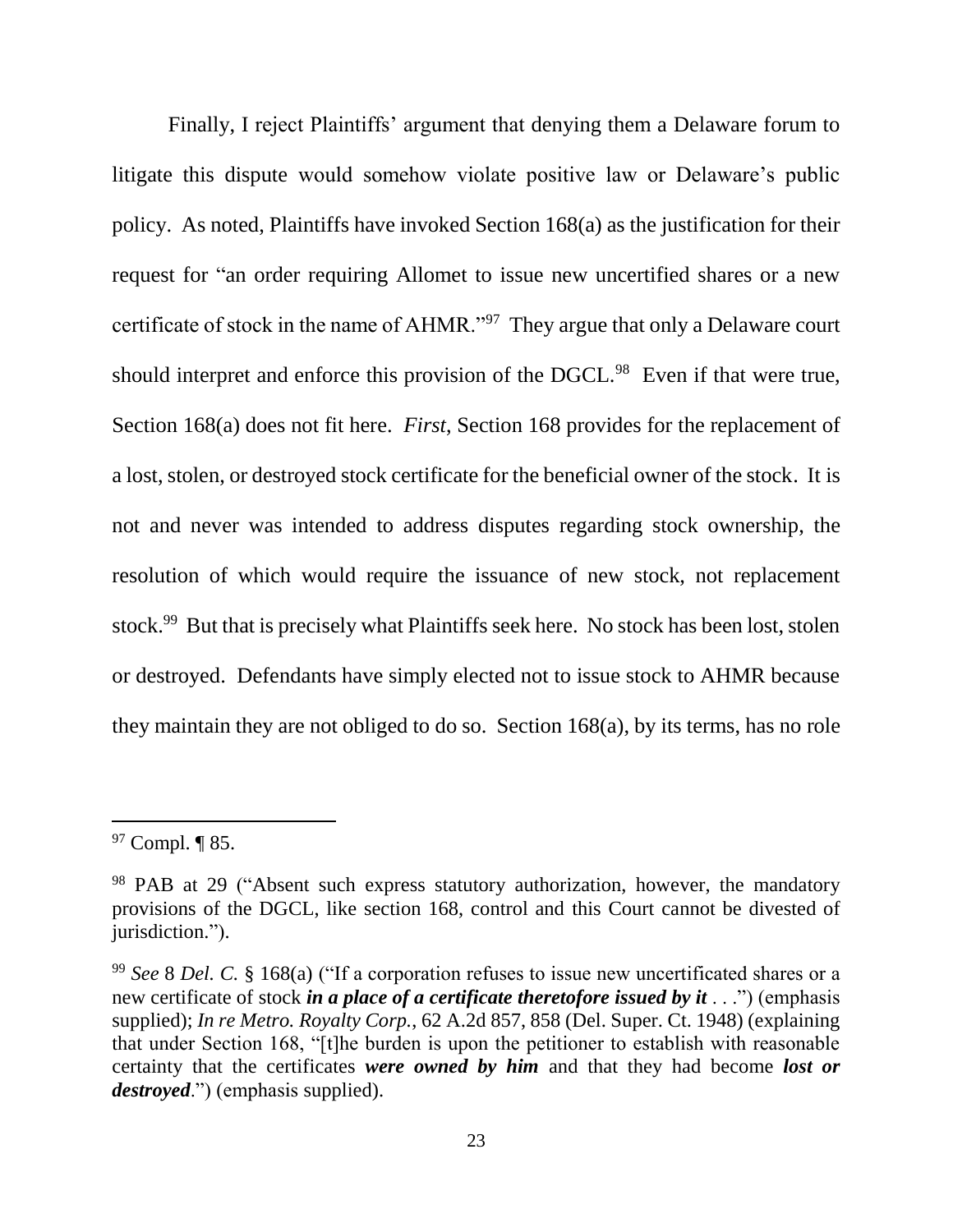to play in that dispute. *Second*, the aspect of the parties' dispute where Plaintiffs seek to invoke Section 168(a) involves a disagreement regarding the ownership and transfer of shares under an agreement (i.e., the dispute among AHMR and Fobio under either the R&L Agreement or the SPA contemplated by the R&L Agreement). That is a dispute grounded in contract, not the DGCL.<sup>100</sup>

Plaintiffs' other attempt to avoid Section 9 by invoking the DGCL fares no better. Relying on 8 *Del. C.* Section 115, Plaintiffs incorrectly contend that the R&L Agreement's forum selection clause cannot apply to their Section 168 claim because "the mandatory provisions of the DGCL, like [S]ection 168, control and this Court cannot be divested of jurisdiction."<sup>101</sup> Section 115 places limitations on the scope of forum selection provisions that Delaware corporations may place in their governing documents; it does not reach other contracts between the corporation's constituents. <sup>102</sup> Stockholders can expressly waive Delaware venue in a contract

<sup>100</sup> *See Ohrstrom v. Harris Tr. Co. of N.Y.*, 1998 WL 13859, at \*2 (Del. Ch. Jan. 9, 1998) (holding a claim did not fall under Section 168 when plaintiffs did not allege the disputed shares were ever issued to them or that they ever held certificates for them).

<sup>101</sup> PAB at 29.

<sup>102</sup> *See* 8 *Del. C.* § 115 ("[N]o provision of the certificate of incorporation or the bylaws may prohibit bringing [a claim as to which the DGCL confers jurisdiction on the Court of Chancery] in the courts of [Delaware]."). *Bonanno*, 2016 WL 614412, at \*15 ("[Section 115] does not purport to impose this same restriction on forum selection provisions located outside those two governing documents.").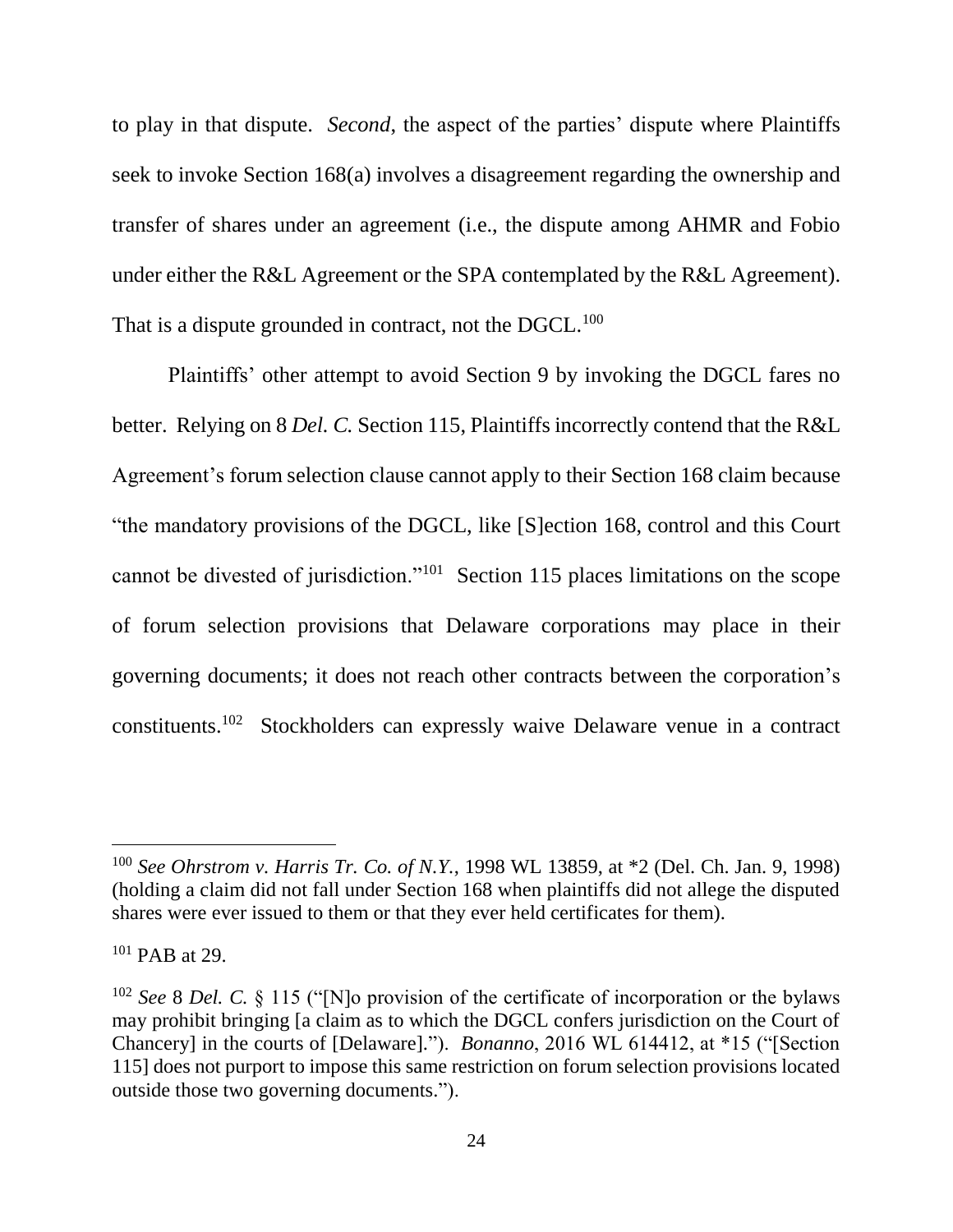between stockholders and the corporation.<sup>103</sup> This is precisely what the parties did here and their election to do so faces no barrier in Delaware law.

# **B. This Action is Dismissed Without Prejudice**

"Under Court of Chancery Rule 12(b)(3), a court will grant a motion to dismiss based upon a forum selection clause where the parties 'use express language clearly indicating that the forum selection clause excludes all other courts before which those parties could otherwise properly bring an action."<sup>104</sup> Austrian law will govern the interpretation of the R&L Agreement. The construction and application of the R&L Agreement and related agreements will inform whether the contemplated joint venture was consummated and, if so, what rights the parties possess under the operative agreements. Thus, this action will be dismissed without prejudice in favor of the parties' chosen forum––Vienna, Austria.

To date, neither party has filed an action in that forum, so we do not yet know how the court there will proceed. Accordingly, the dismissal is without prejudice in recognition that this court likely does have jurisdiction and likely would be an appropriate forum but for the forum selection clause. Should the courts in Vienna

<sup>103</sup> *See Bonanno*, 2016 WL 614412, at \*15.

<sup>104</sup> *Ashall Homes*, 992 A.2d at 1245 (citing *Eisenbud v. Omnitech Corp. Sols., Inc.*, 1996 WL 162245, at \*1 (Del. Ch. Mar. 21, 1996)).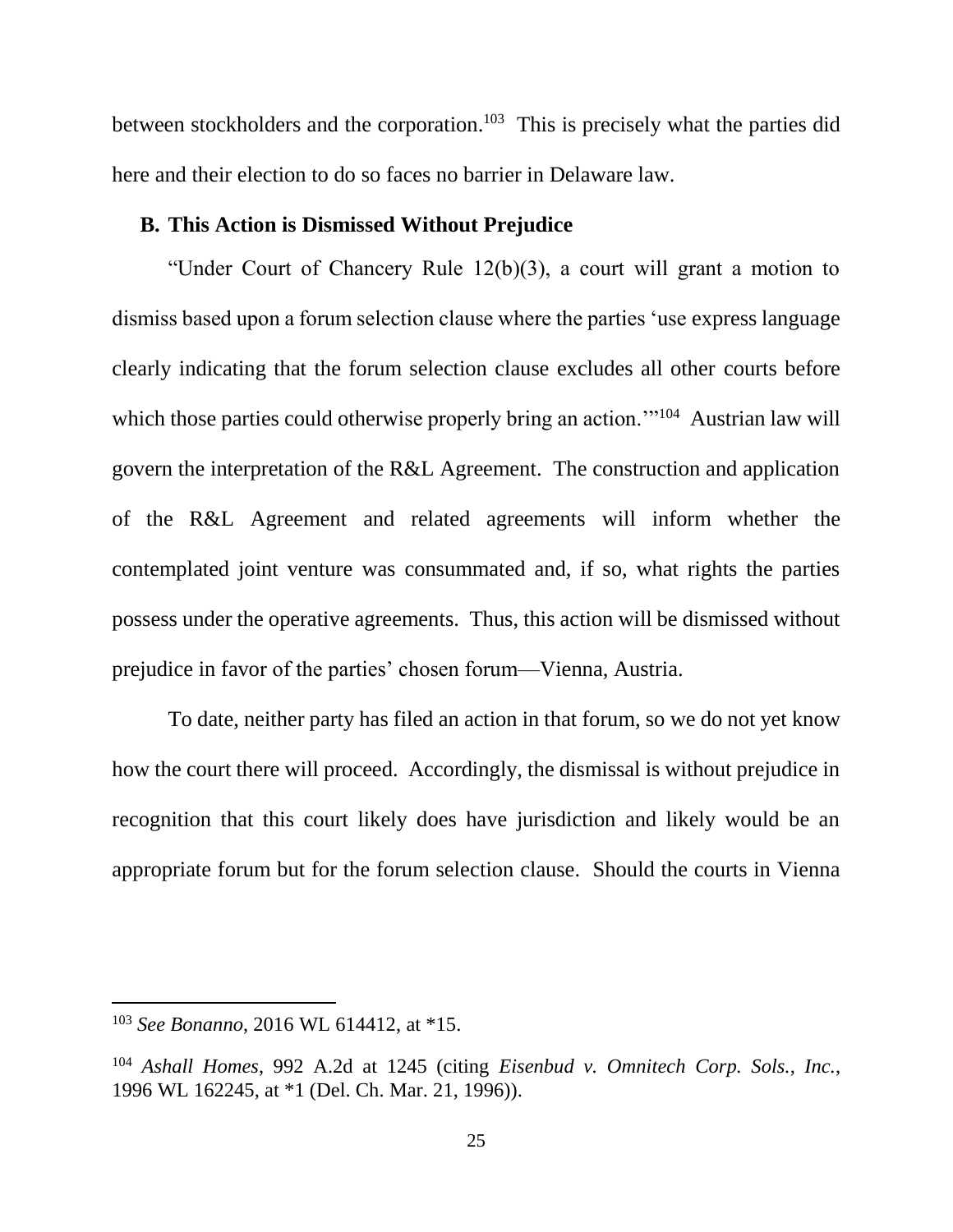decline to hear this case, either party may refile here without regard for the forum selection clause.

### **C. The Status Quo Order Is Vacated**

The existing status quo order must be vacated. In deciding whether to modify or vacate a status quo order, it is proper for the court to assess whether the facts or circumstances justifying the initial restraint have changed.<sup>105</sup> This includes whether there is a basis to reconsider the court's initial determination that the plaintiff demonstrated either a colorable claim (for a temporary restraining order) or likelihood of success on the merits (for a preliminary injunction).<sup>106</sup>

I have determined Plaintiffs ignored a controlling forum selection clause to bring this action in the wrong court and that the action, therefore, must be dismissed. The court that will hear this claim should be the court to determine what, if any, preliminary measures are appropriate to restrain Defendants' conduct. Moreover, even if I were inclined to keep a status quo order in place in a case I have determined should be dismissed, I would be hard pressed to conclude that Plaintiffs have demonstrated the kind of continued irreparable harm that would justify doing so.<sup>107</sup>

<sup>105</sup> *United Bhd. of Carpenters Pension Plan v. Fellner*, 2014 WL 1813280, at \*1 (Del. Ch. May 1, 2014).

<sup>106</sup> *Id.* at \*2.

<sup>107</sup> *See Raptor Sys., Inc. v. Shepard*, 1994 WL 512526, at \*2 (Del. Ch. Sept. 12, 1994) (holding irreparable harm is a necessary element of a status quo order).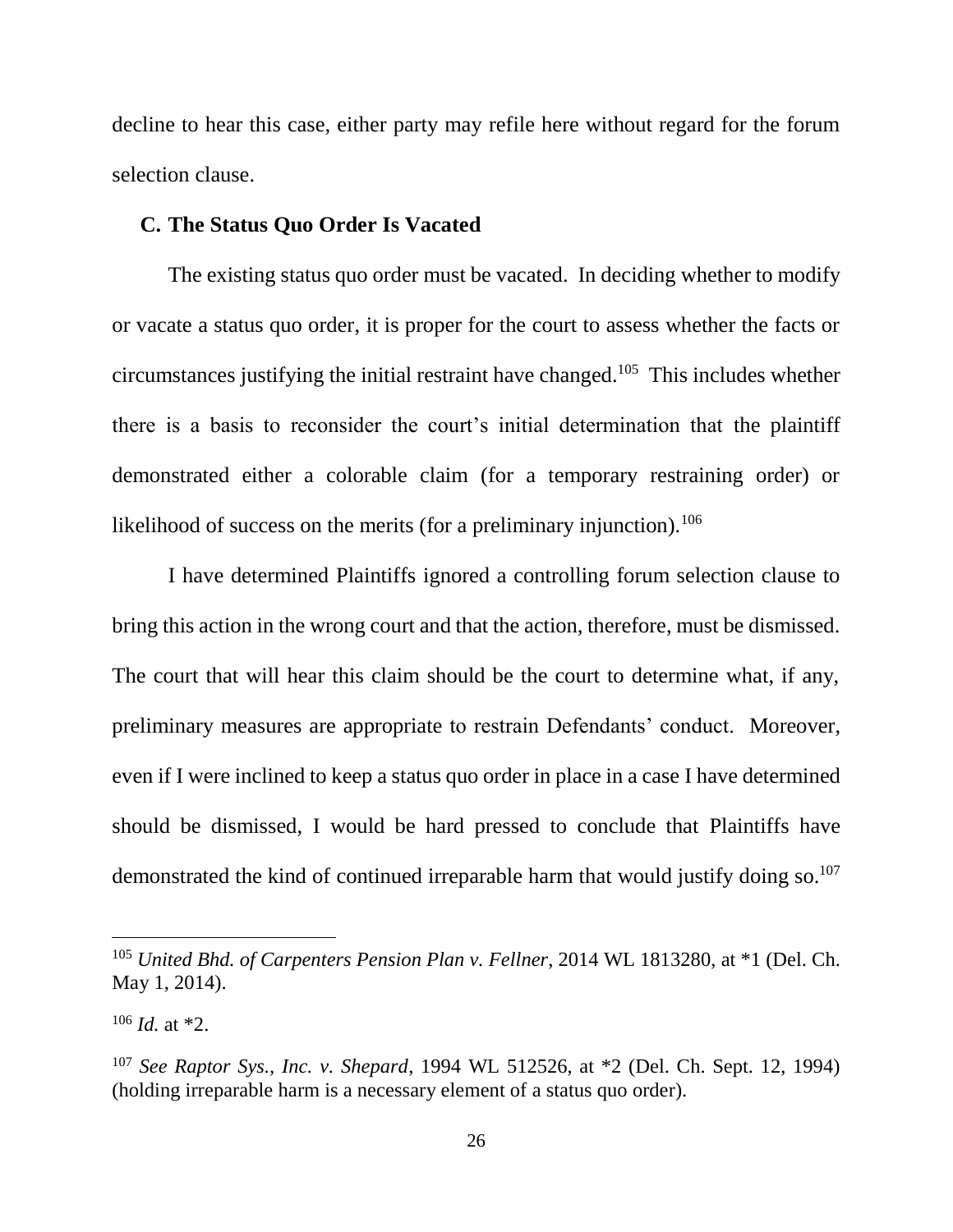Plaintiffs maintain that injunctive relief is required to prevent Defendants from "erod[ing] Plaintiffs' *ex ante* position as Allomet's largest creditors."<sup>108</sup> But that is not a circumstance that compels equity's intervention.<sup>109</sup>

As for Plaintiffs' argument that they need the status quo order to restrict Allomet's incoming capital because the R&L Agreement's "purpose was to regulate the funding of the Allomet Corporation until the establishment, under Austrian law, of a holding company," that argument fails for two reasons.<sup>110</sup> *First*, the R&L Agreement and the Supplementary Agreement have now expired by their terms.<sup>111</sup> *Second*, there is no agreement among the parties expressly defining Allomet's rights or obligation with regard to financing. Even under Plaintiffs' narrative, it cannot be ignored that Allomet is governed by a board of directors and AHMR could not affect the composition of that board without the consent of both of its 50% blocs. At the moment, there is no showing that this deadlocked Austrian company would have any ability to regulate Allomet's financing.

<sup>&</sup>lt;sup>108</sup> PAB at 14. For what it is worth, it appears that Fobio is, in fact, Allomet's largest creditor. Allomet owes Fobio more than \$42 million; it owes Plaintiffs \$3.6 million.

<sup>109</sup> *See E.I. Du Pont de Nemours and Co. v. HEM Research, Inc.*, 576 A.2d 635, 639 (Del. Ch. 1989) (rejecting injunction in part because "its sole function and effect would be to freeze [Defendants'] assets in place to make them available to satisfy any money judgment that [Plaintiffs] would obtain if it were to prevail.").

 $110$  Compl.  $\P$  23.

 $^{111}$  Exs. B & G.